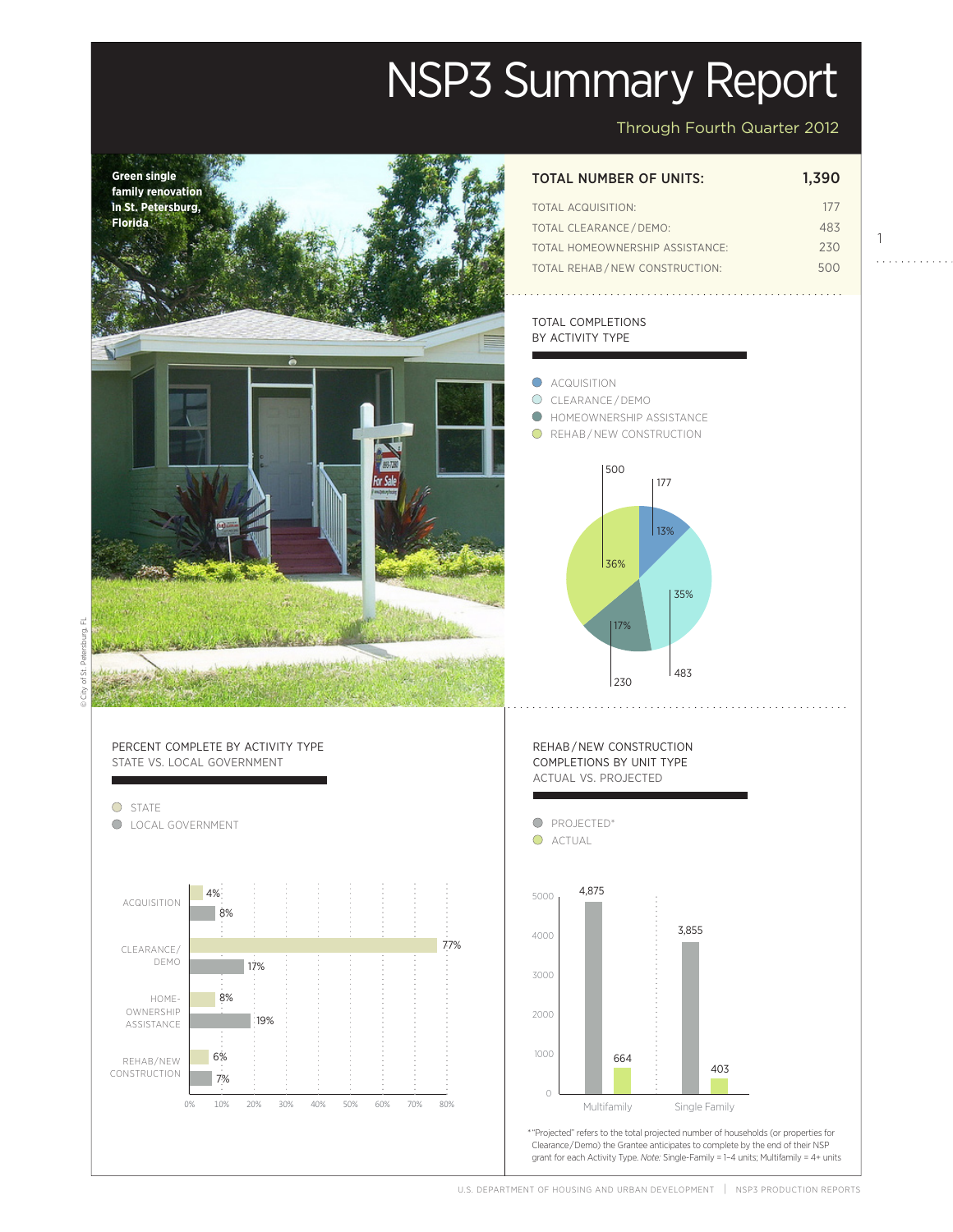# STATE VS. LOCAL COMPLETIONS ACTUAL VS. PROJECTED

8%

7%



0

2000

COMPLETED UNITS BY ACTIVITY TYPE AND NATIONAL OBJECTIVES

| GRANTEE                    | <b>ACQUISITION</b>         | CLEARANCE/<br>DEMO | HOME-<br>OWNERSHIP<br>ASSISTANCE | REHAB/<br>NEW<br>CONSTRUCTION    | TOTAL                       |
|----------------------------|----------------------------|--------------------|----------------------------------|----------------------------------|-----------------------------|
| Adams County, CO           | 0                          |                    |                                  | 0                                | 0                           |
| <b>LH25</b><br><b>LMMI</b> | $\overline{0}$             |                    |                                  | $\circ$                          | $\mathbf 0$<br>$\mathbf{O}$ |
| Akron, OH                  | $\Omega$                   |                    |                                  | $\overline{0}$                   | 1                           |
| <b>LH25</b><br><b>LMMI</b> | $\overline{O}$             |                    |                                  | $\overline{O}$<br>$\circ$        | 0                           |
| Alaska State Program       | $\circ$                    |                    |                                  | $\circ$                          | 0                           |
| <b>LH25</b><br><b>LMMI</b> | $\overline{O}$<br>$\Omega$ |                    |                                  | $\overline{0}$<br>$\circ$        | 0<br>O                      |
| Anderson, IN               | $\circ$                    | $\overline{2}$     |                                  | 1                                | 3                           |
| <b>LMMI</b>                | $\Omega$                   | $\overline{2}$     |                                  | $\overline{1}$                   | $\overline{3}$              |
| Anoka County, MN           | 2                          |                    |                                  |                                  | $\overline{2}$              |
| <b>LH25</b><br><b>LMMI</b> |                            |                    |                                  |                                  |                             |
| Apple Valley, CA           | $\Omega$                   |                    | 3                                | $\circ$                          | 3                           |
| <b>LH25</b><br><b>LMMI</b> | $\Omega$                   |                    | $\overline{3}$                   | $\overline{0}$<br>$\overline{O}$ | 0<br>$\overline{3}$         |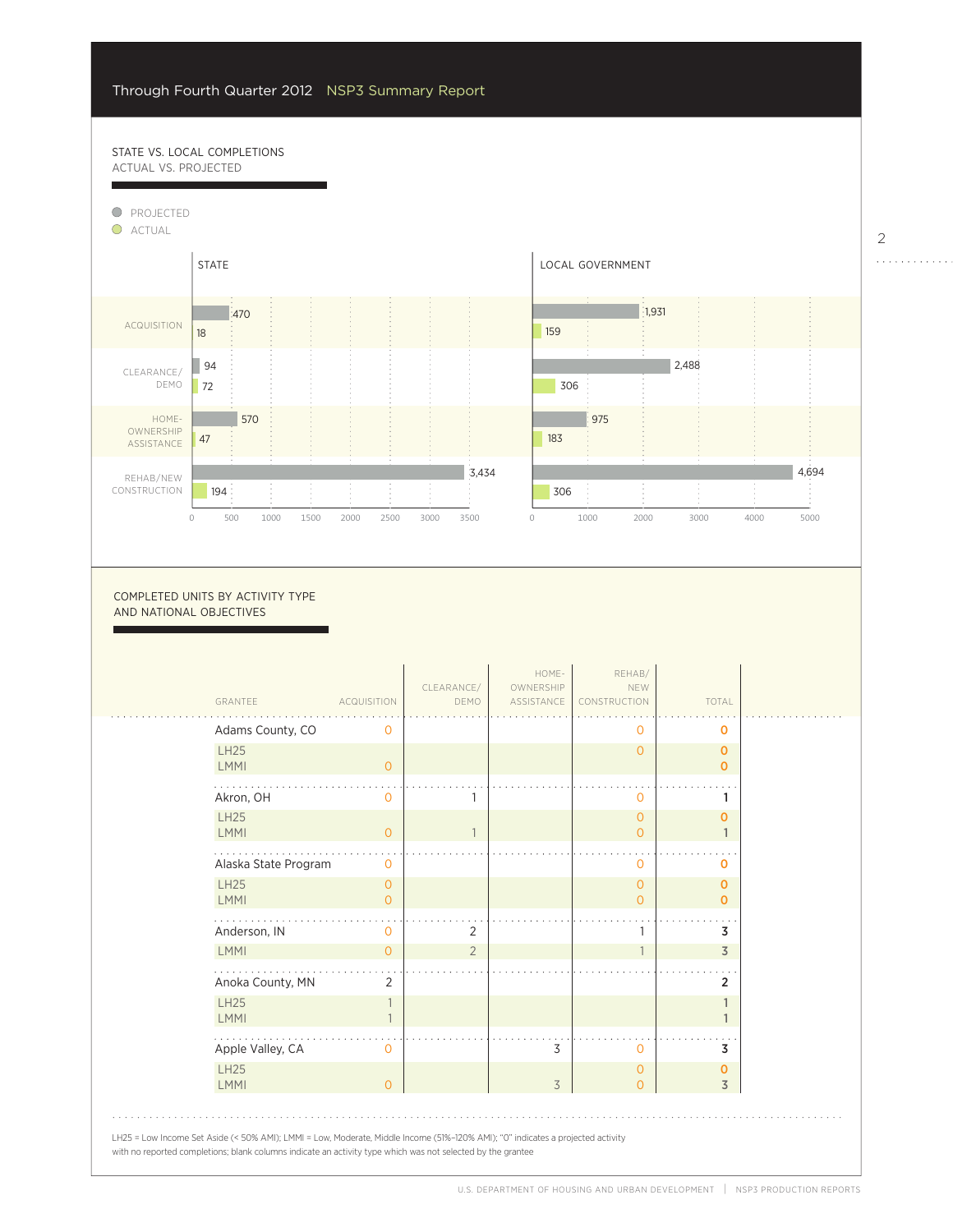|                                                                                          |                                       | CLEARANCE/     | HOME-<br>OWNERSHIP  | REHAB/                                |                              |  |
|------------------------------------------------------------------------------------------|---------------------------------------|----------------|---------------------|---------------------------------------|------------------------------|--|
| GRANTEE                                                                                  | <b>ACQUISITION</b>                    | DEMO           | ASSISTANCE          | NEW<br>CONSTRUCTION                   | TOTAL                        |  |
| Arizona State Program                                                                    | 0                                     |                |                     | 0                                     | o                            |  |
| LH25                                                                                     | $\overline{O}$                        |                |                     | $\overline{O}$                        | $\mathbf 0$                  |  |
| Atlanta, GA                                                                              |                                       |                |                     | $\mathbf 0$                           | 0                            |  |
| LH25<br><b>LMMI</b>                                                                      |                                       |                |                     | $\mathsf{O}\xspace$<br>$\overline{O}$ | $\mathbf{O}$<br>$\mathbf{o}$ |  |
| Augusta, GA                                                                              |                                       | 0              |                     | 0                                     | o                            |  |
| LH25<br>LMMI                                                                             |                                       | $\overline{O}$ |                     | $\overline{0}$<br>$\mathbf{0}$        | $\mathbf 0$<br>$\mathbf 0$   |  |
| $\mathbf{1}$ , $\mathbf{1}$ , $\mathbf{1}$ , $\mathbf{1}$ , $\mathbf{1}$ ,<br>Aurora, CO | 6                                     |                | $\mathbf 0$         |                                       | 6                            |  |
| LH25<br>LMMI                                                                             | $\mathsf{O}\xspace$<br>6              |                | $\overline{O}$      |                                       | $\mathbf{o}$<br>6            |  |
| Avondale City, AZ                                                                        |                                       | 0              | $\overline{7}$      | 0                                     | $\overline{7}$               |  |
| LH25<br>LMMI                                                                             |                                       | $\overline{O}$ | $\overline{2}$<br>5 | $\overline{0}$<br>$\overline{O}$      | $\overline{2}$<br>5          |  |
| .<br>Bakersfield, CA                                                                     | 0                                     |                |                     |                                       | 0                            |  |
| LH25<br><b>LMMI</b>                                                                      | $\mathsf{O}\xspace$<br>$\overline{0}$ |                |                     |                                       | 0<br>$\mathbf 0$             |  |
| Birmingham, AL                                                                           |                                       |                |                     | 1                                     | $\mathbf{1}$                 |  |
| <b>LH25</b><br>LMMI                                                                      |                                       |                |                     | $\overline{0}$<br>$\mathbf{1}$        | 0<br>$\mathbf{1}$            |  |
| Boynton Beach, FL                                                                        | 0                                     |                | $\mathbf 0$         |                                       | 0                            |  |
| LH25<br>LMMI                                                                             | $\overline{0}$<br>$\overline{0}$      |                | $\circ$             |                                       | $\mathbf 0$<br>$\mathbf{o}$  |  |
| Brevard County, FL                                                                       | 0                                     |                |                     | 0                                     | $\mathbf 0$                  |  |
| LH25<br>LMMI                                                                             | $\mathsf{O}\xspace$<br>$\overline{0}$ |                |                     | $\overline{0}$<br>$\overline{O}$      | $\mathbf 0$<br>$\mathbf 0$   |  |
| Broward County, FL                                                                       |                                       |                |                     | 3                                     | 3                            |  |
| <b>LH25</b><br>LMMI                                                                      |                                       |                |                     | 0<br>$\overline{3}$                   | 0<br>$\overline{3}$          |  |
| .<br>Butler County, OH                                                                   |                                       | 5              |                     | $\mathsf{O}\xspace$                   | $\sim$ $\sim$<br>5           |  |
| LH25<br>LMMI                                                                             |                                       | 5              |                     | $\mathsf{O}\xspace$<br>$\overline{0}$ | $\mathbf 0$<br>5             |  |
| 2.12.12.1<br>Canton, OH                                                                  |                                       | $17\,$         |                     | 0                                     | 17                           |  |
| LH25<br>LMMI                                                                             |                                       | 17             |                     | $\mathsf{O}\xspace$<br>$\overline{0}$ | $\mathbf 0$<br>$17\,$        |  |

LH25 = Low Income Set Aside (< 50% AMI); LMMI = Low, Moderate, Middle Income (51%–120% AMI); "0" indicates a projected activity with no reported completions; blank columns indicate an activity type which was not selected by the grantee

 $\begin{array}{cccccccccccccc} . & . & . & . & . & . & . & . & . & . & . & . & . \end{array}$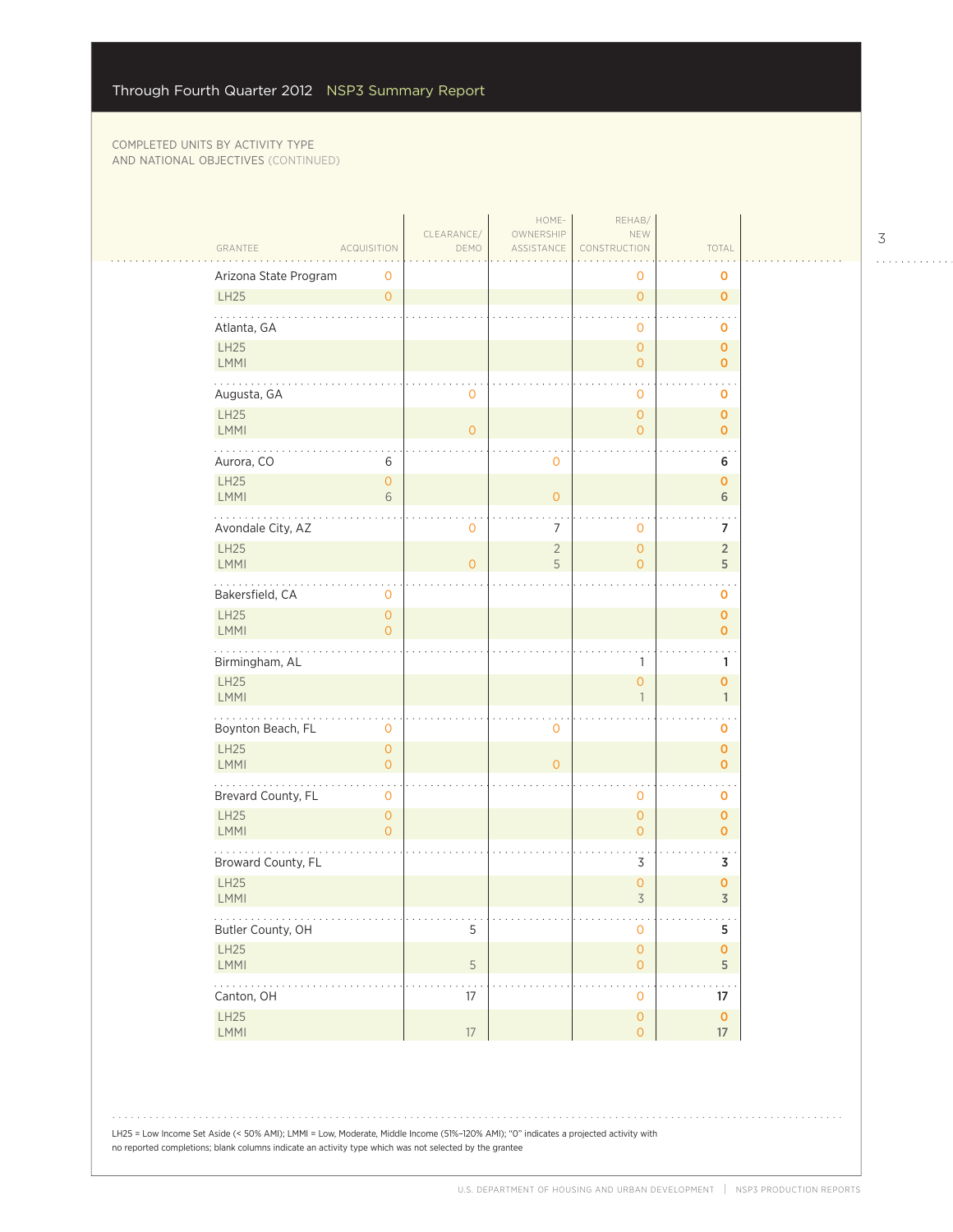| GRANTEE<br>Cape Coral, FL   | <b>ACQUISITION</b><br>0          | DEMO           | ASSISTANCE                | CONSTRUCTION<br>15                    | TOTAL<br>15                          |
|-----------------------------|----------------------------------|----------------|---------------------------|---------------------------------------|--------------------------------------|
| LH25<br>LMMI                | $\mathsf O$                      |                |                           | $\mathsf{O}$<br>15                    | $\mathbf 0$<br>15                    |
| Chandler, AZ                | $\overline{2}$                   |                | $\mathbf 0$               |                                       | $\overline{2}$                       |
| LH25<br><b>LMMI</b>         | $\overline{2}$<br>$\overline{O}$ |                | $\overline{O}$            |                                       | $\overline{2}$<br>$\pmb{\mathsf{O}}$ |
| .<br>Charlotte County, FL   |                                  | $\mathbf 0$    |                           | $\mathbf 0$                           | 0                                    |
| LH25<br><b>LMMI</b>         |                                  | $\mathbf{O}$   |                           | $\mathsf{O}\xspace$<br>$\overline{O}$ | $\mathbf 0$<br>$\mathbf 0$           |
| Chicago, IL                 |                                  | $\mathbf 0$    |                           | $\mathbf 0$                           | o                                    |
| LH25<br><b>LMMI</b>         |                                  | $\circ$        |                           | $\mathbf{O}$<br>$\overline{O}$        | $\mathbf 0$<br>$\mathbf 0$           |
| Cincinnati, OH              |                                  | $\overline{0}$ |                           | $\overline{2}$                        | $\overline{2}$                       |
| <b>LH25</b><br><b>LMMI</b>  |                                  | $\overline{0}$ |                           | $\mathsf{O}\xspace$<br>$\overline{2}$ | $\mathbf 0$<br>$\overline{2}$        |
| Citrus County, FL           |                                  |                |                           | 2                                     | $\overline{2}$                       |
| LH25<br>LMMI                |                                  |                |                           | $\mathsf{O}\xspace$<br>$\overline{2}$ | $\pmb{\mathsf{O}}$<br>$\overline{2}$ |
| Clark County, NV            | 0                                | $\mathbf 0$    |                           | 7                                     | $\sim$<br>$\overline{7}$             |
| LH25<br><b>LMMI</b>         | $\overline{0}$                   | $\overline{0}$ |                           | $\mathsf{O}\xspace$<br>$\overline{7}$ | $\pmb{0}$<br>$\overline{7}$          |
| .<br>Clark County, OH       |                                  |                |                           | 1                                     | 1                                    |
| LH25<br><b>LMMI</b>         |                                  |                |                           | $\overline{O}$<br>$\mathbf{1}$        | 0<br>$\mathbf{1}$                    |
| Clayton County, GA          |                                  | $\mathbf 0$    | 1                         | 15                                    | 16                                   |
| <b>LH25</b><br><b>LMMI</b>  |                                  | $\overline{0}$ | $\overline{1}$            | $\, 8$<br>$\overline{7}$              | 8<br>8                               |
| Clearwater, FL              |                                  |                |                           | $\mathbf 0$                           | 0                                    |
| LH25<br><b>LMMI</b>         |                                  |                |                           | $\mathbf{O}$<br>0                     | $\mathbf 0$<br>0                     |
| Cleveland, OH               |                                  | $\mathbf 0$    |                           | $\mathbf 0$                           | 0                                    |
| LH25<br><b>LMMI</b>         |                                  | $\mathbf{0}$   |                           | $\mathbf{0}$<br>$\overline{0}$        | $\mathbf 0$<br>0                     |
| $\cdots$<br>Cobb County, GA | 0                                |                | 0                         | $\mathbf 0$                           | $\ddotsc$<br>0                       |
| LH25<br><b>LMMI</b>         | $\mathsf{O}\xspace$<br>$\circ$   |                | $\circ$<br>$\overline{O}$ | $\theta$<br>$\overline{O}$            | $\pmb{\mathsf{O}}$<br>0              |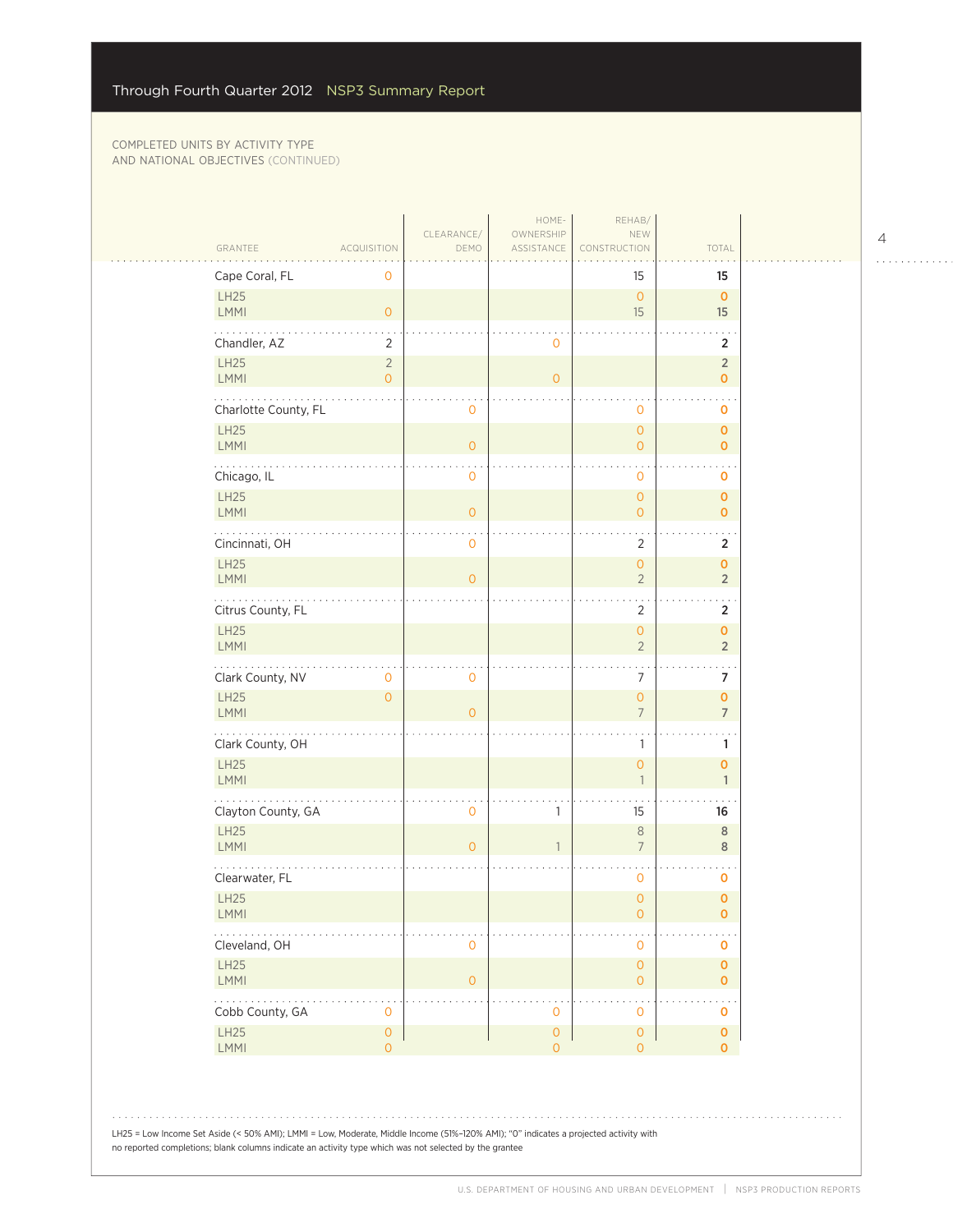$\mathcal{L}_{\mathcal{A}}$ 

| GRANTEE                                                                                                                                                                                                                                                                                                                                                                                                                                                                          | <b>ACQUISITION</b>        | CLEARANCE/<br>DEMO | HOME-<br>OWNERSHIP<br>ASSISTANCE | REHAB/<br>NEW<br>CONSTRUCTION              | TOTAL                             |
|----------------------------------------------------------------------------------------------------------------------------------------------------------------------------------------------------------------------------------------------------------------------------------------------------------------------------------------------------------------------------------------------------------------------------------------------------------------------------------|---------------------------|--------------------|----------------------------------|--------------------------------------------|-----------------------------------|
| Collier County, FL                                                                                                                                                                                                                                                                                                                                                                                                                                                               | 0                         |                    |                                  |                                            | O                                 |
| LH25<br><b>LMMI</b>                                                                                                                                                                                                                                                                                                                                                                                                                                                              | $\circ$<br>$\circ$        |                    |                                  |                                            | $\pmb{0}$<br>$\mathbf{O}$         |
| Columbus, OH                                                                                                                                                                                                                                                                                                                                                                                                                                                                     | $\mathbf 0$               | 27                 |                                  | $\mathbf 0$                                | 27                                |
| <b>LH25</b><br><b>LMMI</b>                                                                                                                                                                                                                                                                                                                                                                                                                                                       | $\overline{O}$            | 27                 |                                  | $\overline{0}$<br>$\overline{0}$           | $\mathbf 0$<br>27                 |
| Columbus-Muscogee, GA                                                                                                                                                                                                                                                                                                                                                                                                                                                            | $\mathbf 0$               |                    | $\mathbf 0$                      | 0                                          | 0                                 |
| LH25<br>LMMI                                                                                                                                                                                                                                                                                                                                                                                                                                                                     | $\circ$<br>$\overline{O}$ |                    | $\overline{O}$                   | $\overline{0}$<br>$\mathbf 0$              | $\mathbf 0$<br>$\mathbf{O}$       |
| Commonwealth<br>of Puerto Rico                                                                                                                                                                                                                                                                                                                                                                                                                                                   |                           |                    |                                  | $\mathbf 0$                                | $\mathbf 0$                       |
| <b>LH25</b><br><b>LMMI</b>                                                                                                                                                                                                                                                                                                                                                                                                                                                       |                           |                    |                                  | $\overline{0}$<br>$\overline{0}$           | $\mathbf 0$<br>$\mathbf{O}$       |
| Compton, CA                                                                                                                                                                                                                                                                                                                                                                                                                                                                      |                           |                    |                                  | 0                                          | 0                                 |
| LH25<br>LMMI                                                                                                                                                                                                                                                                                                                                                                                                                                                                     |                           |                    |                                  | $\overline{0}$<br>$\overline{0}$           | $\mathbf 0$<br>$\mathbf{O}$       |
| Connecticut State Program                                                                                                                                                                                                                                                                                                                                                                                                                                                        | 0                         | $\mathbf 0$        |                                  | 0                                          | 0                                 |
| <b>LH25</b><br><b>LMMI</b>                                                                                                                                                                                                                                                                                                                                                                                                                                                       | $\circ$<br>$\overline{O}$ | $\overline{O}$     |                                  | $\overline{0}$<br>$\overline{0}$           | $\pmb{0}$<br>$\mathbf{O}$         |
| Contra Costa County, CA<br><b>LH25</b>                                                                                                                                                                                                                                                                                                                                                                                                                                           |                           |                    |                                  | 0<br>$\overline{O}$                        | $\mathbf 0$<br>$\mathbf 0$        |
|                                                                                                                                                                                                                                                                                                                                                                                                                                                                                  |                           |                    |                                  |                                            |                                   |
| Cook County, IL<br><b>LH25</b>                                                                                                                                                                                                                                                                                                                                                                                                                                                   | $\mathbf 0$               |                    |                                  | 0<br>$\overline{O}$                        | $\mathbf 0$<br>$\mathbf 0$        |
| <b>LMMI</b><br>Coral Springs, FL                                                                                                                                                                                                                                                                                                                                                                                                                                                 | $\overline{O}$            |                    | 12                               | $\overline{0}$<br>4                        | $\mathbf 0$<br>16                 |
| <b>LH25</b><br>LMMI                                                                                                                                                                                                                                                                                                                                                                                                                                                              |                           |                    | $\overline{2}$<br>10             | $\overline{O}$<br>$\overline{4}$           | $\sqrt{2}$<br>14                  |
| Corona, CA                                                                                                                                                                                                                                                                                                                                                                                                                                                                       | $\mathbf 0$               |                    |                                  | 0                                          | 0                                 |
| LH25<br>LMMI                                                                                                                                                                                                                                                                                                                                                                                                                                                                     | $\mathsf{O}\xspace$       |                    |                                  | $\overline{O}$                             | $\mathbf 0$<br>$\pmb{\mathsf{O}}$ |
| $\sim$ $\sim$ $\sim$<br>Cuyahoga County, OH                                                                                                                                                                                                                                                                                                                                                                                                                                      |                           | 18                 |                                  | $\mathbf 0$                                | 18                                |
| LH25<br><b>LMMI</b>                                                                                                                                                                                                                                                                                                                                                                                                                                                              |                           | $18\,$             |                                  | $\mathsf{O}\xspace$<br>$\mathsf{O}\xspace$ | $\mathbf 0$<br>18                 |
| $\mathcal{L}(\mathcal{L}(\mathcal{L}(\mathcal{L}(\mathcal{L}(\mathcal{L}(\mathcal{L}(\mathcal{L}(\mathcal{L}(\mathcal{L}(\mathcal{L}(\mathcal{L}(\mathcal{L}(\mathcal{L}(\mathcal{L}(\mathcal{L}(\mathcal{L}(\mathcal{L}(\mathcal{L}(\mathcal{L}(\mathcal{L}(\mathcal{L}(\mathcal{L}(\mathcal{L}(\mathcal{L}(\mathcal{L}(\mathcal{L}(\mathcal{L}(\mathcal{L}(\mathcal{L}(\mathcal{L}(\mathcal{L}(\mathcal{L}(\mathcal{L}(\mathcal{L}(\mathcal{L}(\mathcal{$<br>Dallas County, TX |                           |                    |                                  | 9                                          | 9                                 |
| LH25<br>LMMI                                                                                                                                                                                                                                                                                                                                                                                                                                                                     |                           |                    |                                  | $\sqrt{4}$<br>5                            | $\overline{4}$<br>5               |

LH25 = Low Income Set Aside (< 50% AMI); LMMI = Low, Moderate, Middle Income (51%–120% AMI); "0" indicates a projected activity with no reported completions; blank columns indicate an activity type which was not selected by the grantee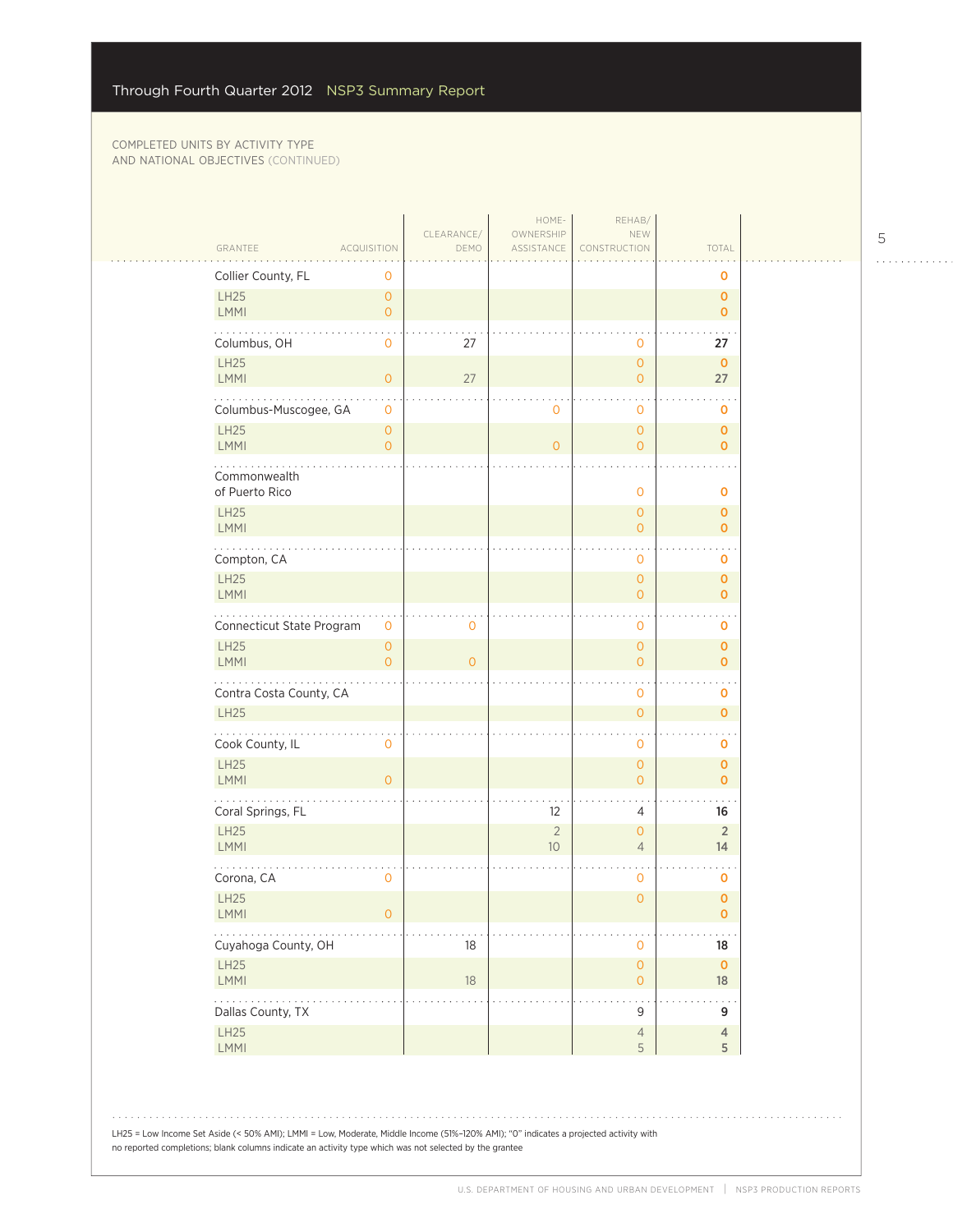| GRANTEE                                                                                                                                                                                                                                        | ACQUISITION                                | CLEARANCE/<br>DEMO | HOME-<br>OWNERSHIP<br>ASSISTANCE | REHAB/<br>NEW<br>CONSTRUCTION    | TOTAL                          |  |
|------------------------------------------------------------------------------------------------------------------------------------------------------------------------------------------------------------------------------------------------|--------------------------------------------|--------------------|----------------------------------|----------------------------------|--------------------------------|--|
| Dallas, TX                                                                                                                                                                                                                                     | 0                                          |                    |                                  | $\overline{2}$                   | 2                              |  |
| LH25<br><b>LMMI</b>                                                                                                                                                                                                                            | $\overline{0}$<br>$\overline{O}$           |                    |                                  | $\overline{2}$<br>$\overline{O}$ | $\overline{2}$<br>$\mathbf{O}$ |  |
| Davie, FL<br><b>LH25</b>                                                                                                                                                                                                                       | $\mathbf{1}$<br>$\overline{0}$             |                    |                                  | 4<br>$\overline{2}$              | 5<br>$\overline{2}$            |  |
| LMMI                                                                                                                                                                                                                                           | $\mathbf{1}$                               |                    |                                  | $\overline{2}$                   | 3                              |  |
| Dayton, OH                                                                                                                                                                                                                                     |                                            | 16                 |                                  | 0                                | 16                             |  |
| LH25<br><b>LMMI</b>                                                                                                                                                                                                                            |                                            | 16                 |                                  | $\overline{0}$<br>$\overline{O}$ | $\mathbf 0$<br>16              |  |
| .<br>Daytona Beach, FL                                                                                                                                                                                                                         | $\mathbf 0$                                |                    |                                  | 0                                | $\sim$<br>$\mathbf 0$          |  |
| LH25<br>LMMI                                                                                                                                                                                                                                   | $\overline{O}$                             |                    |                                  | $\mathsf{O}\xspace$              | $\mathbf 0$<br>$\mathbf{O}$    |  |
| Dearborn, MI                                                                                                                                                                                                                                   |                                            | 6                  |                                  | 0                                | 6                              |  |
| LH25<br><b>LMMI</b>                                                                                                                                                                                                                            |                                            | 6                  |                                  | $\overline{0}$                   | $\mathbf{O}$<br>6              |  |
| .<br>Deerfield Beach, FL                                                                                                                                                                                                                       | $\mathbf 0$                                |                    |                                  |                                  | 0                              |  |
| LH25<br><b>LMMI</b>                                                                                                                                                                                                                            | $\overline{O}$<br>$\overline{O}$           |                    |                                  |                                  | $\mathbf{O}$<br>$\mathbf 0$    |  |
| Dekalb County, GA                                                                                                                                                                                                                              |                                            | 0                  |                                  | 0                                | $\mathbf 0$                    |  |
| LH25<br><b>LMMI</b>                                                                                                                                                                                                                            |                                            | $\overline{0}$     |                                  | $\overline{0}$<br>$\overline{O}$ | $\mathbf 0$<br>$\mathbf{O}$    |  |
| Deltona, FL                                                                                                                                                                                                                                    | $\overline{2}$                             |                    |                                  |                                  | 2                              |  |
| <b>LH25</b><br><b>LMMI</b>                                                                                                                                                                                                                     | $\mathsf{O}\xspace$<br>$\overline{2}$      |                    |                                  |                                  | $\mathbf{O}$<br>$\overline{2}$ |  |
| Denver, CO                                                                                                                                                                                                                                     |                                            |                    |                                  | $\overline{2}$                   | $\overline{2}$                 |  |
| LH25<br><b>LMMI</b>                                                                                                                                                                                                                            |                                            |                    |                                  | $\sqrt{2}$<br>$\overline{O}$     | $\overline{2}$<br>$\mathbf{O}$ |  |
| Detroit, MI                                                                                                                                                                                                                                    | 0                                          | 0                  |                                  | 0                                | $\mathbf 0$                    |  |
| LH25<br><b>LMMI</b>                                                                                                                                                                                                                            | $\mathbf{O}$                               | 0                  |                                  | $\overline{O}$                   | $\pmb{0}$<br>0                 |  |
| Douglas County, GA                                                                                                                                                                                                                             | $\mathbf 0$                                |                    |                                  |                                  | $\mathbf 0$                    |  |
| <b>LH25</b><br><b>LMMI</b>                                                                                                                                                                                                                     | $\mathsf{O}\xspace$<br>$\mathsf{O}\xspace$ |                    |                                  |                                  | $\mathbf 0$<br>$\mathbf{O}$    |  |
| .<br>East Cleveland, OH                                                                                                                                                                                                                        |                                            | 0                  |                                  | 0                                | 0                              |  |
| LH25<br>LMMI                                                                                                                                                                                                                                   |                                            | $\overline{0}$     |                                  | $\overline{0}$<br>$\overline{O}$ | $\mathbf 0$<br>$\mathbf{O}$    |  |
| LH25 = Low Income Set Aside (< 50% AMI); LMMI = Low, Moderate, Middle Income (51%-120% AMI); "0" indicates a projected activity with<br>no reported completions; blank columns indicate an activity type which was not selected by the grantee |                                            |                    |                                  |                                  |                                |  |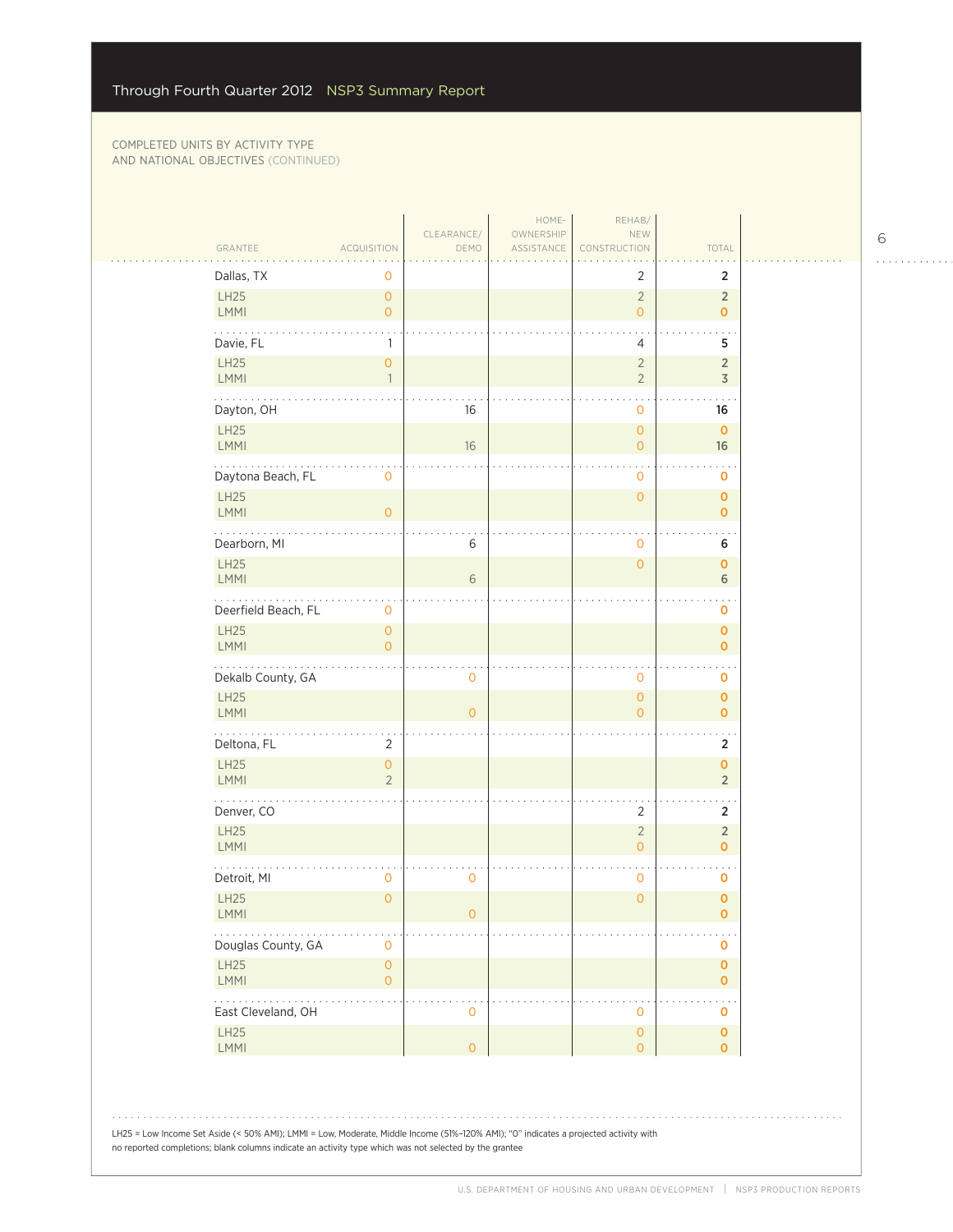| Elkhart County, IN<br>$\mathbf 0$<br>$\mathbf 0$<br>LH25<br>$\mathbf{O}$<br>$\mathbf{0}$<br><b>LMMI</b><br>$\overline{0}$<br>$\overline{0}$<br>Elkhart, IN<br>$\mathbf 0$<br>$\overline{0}$<br>$\mathbf 0$<br>LH25<br>$\overline{O}$<br>$\mathbf{O}$<br><b>LMMI</b><br>$\overline{0}$<br>$\overline{0}$<br>$\mathbf{0}$<br>Escambia County, FL<br>6<br>6<br>LH25<br>$\overline{1}$<br>$\mathbf{1}$<br><b>LMMI</b><br>5<br>5<br>Essex County, NJ<br>$\mathbf 0$<br>$\mathbf 0$<br>LH25<br>$\mathbf{O}$<br>$\mathbf{O}$<br><b>LMMI</b><br>$\circ$<br>$\mathbf{0}$<br>Euclid, OH<br>16<br>15<br>$\mathbf 0$<br>31<br>LH25<br>$\mathbf{O}$<br>$\mathbf{O}$<br><b>LMMI</b><br>16<br>15<br>31<br>Flint, MI<br>$\mathsf{O}\xspace$<br>$\mathbf 0$<br>LMMI<br>$\overline{O}$<br>$\overline{0}$<br>Fontana, CA<br>$\mathbf 0$<br>0<br>LH25<br>$\circ$<br>$\mathbf{O}$<br>LMMI<br>$\overline{O}$<br>$\mathbf{O}$<br>Fort Lauderdale, FL<br>$\mathbf 0$<br>$\mathbf 0$<br>0<br>LH25<br>$\circ$<br>$\mathbf{O}$<br><b>LMMI</b><br>$\overline{O}$<br>$\mathbf{O}$<br>$\mathbf{O}$<br>$\frac{1}{2} \left( \frac{1}{2} \left( \frac{1}{2} \left( \frac{1}{2} \left( \frac{1}{2} \right) \right) \right) + \frac{1}{2} \left( \frac{1}{2} \left( \frac{1}{2} \left( \frac{1}{2} \right) \right) \right) \right)$<br>Fresno County. CA<br>12<br>12<br>24<br>LH25<br>$\,8\,$<br>$\,8\,$<br>16<br><b>LMMI</b><br>$\overline{4}$<br>$\overline{4}$<br>8<br>Fresno, CA<br>$\mathbf 0$<br>$\mathbf 0$<br>$\mathbf 0$<br>LH25<br>$\mathbf{O}$<br>$\mathbf 0$<br><b>LMMI</b><br>$\overline{O}$<br>$\circ$<br>$\mathbf{O}$<br>.<br>Ft. Myers, FL<br>$\mathbf 0$<br>$\mathbf 0$<br>0<br>LH25<br>$\mathsf{O}\xspace$<br>$\mathsf{O}\xspace$<br>$\mathbf 0$<br>LMMI<br>$\mathsf O$<br>$\mathsf{O}\xspace$<br>$\overline{0}$<br>$\mathbb{Z}$ . The set of $\mathbb{Z}$<br>Fulton County, GA<br>$\overline{4}$<br>4<br>LH25<br>$\circ$<br>$\mathbf 0$ | GRANTEE<br><b>ACQUISITION</b> | CLEARANCE/<br>DEMO | HOME-<br>OWNERSHIP<br>ASSISTANCE | REHAB/<br>NEW<br>CONSTRUCTION | TOTAL          |  |
|-------------------------------------------------------------------------------------------------------------------------------------------------------------------------------------------------------------------------------------------------------------------------------------------------------------------------------------------------------------------------------------------------------------------------------------------------------------------------------------------------------------------------------------------------------------------------------------------------------------------------------------------------------------------------------------------------------------------------------------------------------------------------------------------------------------------------------------------------------------------------------------------------------------------------------------------------------------------------------------------------------------------------------------------------------------------------------------------------------------------------------------------------------------------------------------------------------------------------------------------------------------------------------------------------------------------------------------------------------------------------------------------------------------------------------------------------------------------------------------------------------------------------------------------------------------------------------------------------------------------------------------------------------------------------------------------------------------------------------------------------------------------------------------------------------------------------------------------------------------------------------------------------------------------------|-------------------------------|--------------------|----------------------------------|-------------------------------|----------------|--|
|                                                                                                                                                                                                                                                                                                                                                                                                                                                                                                                                                                                                                                                                                                                                                                                                                                                                                                                                                                                                                                                                                                                                                                                                                                                                                                                                                                                                                                                                                                                                                                                                                                                                                                                                                                                                                                                                                                                         |                               |                    |                                  |                               |                |  |
|                                                                                                                                                                                                                                                                                                                                                                                                                                                                                                                                                                                                                                                                                                                                                                                                                                                                                                                                                                                                                                                                                                                                                                                                                                                                                                                                                                                                                                                                                                                                                                                                                                                                                                                                                                                                                                                                                                                         |                               |                    |                                  |                               |                |  |
|                                                                                                                                                                                                                                                                                                                                                                                                                                                                                                                                                                                                                                                                                                                                                                                                                                                                                                                                                                                                                                                                                                                                                                                                                                                                                                                                                                                                                                                                                                                                                                                                                                                                                                                                                                                                                                                                                                                         |                               |                    |                                  |                               |                |  |
|                                                                                                                                                                                                                                                                                                                                                                                                                                                                                                                                                                                                                                                                                                                                                                                                                                                                                                                                                                                                                                                                                                                                                                                                                                                                                                                                                                                                                                                                                                                                                                                                                                                                                                                                                                                                                                                                                                                         |                               |                    |                                  |                               |                |  |
|                                                                                                                                                                                                                                                                                                                                                                                                                                                                                                                                                                                                                                                                                                                                                                                                                                                                                                                                                                                                                                                                                                                                                                                                                                                                                                                                                                                                                                                                                                                                                                                                                                                                                                                                                                                                                                                                                                                         |                               |                    |                                  |                               |                |  |
|                                                                                                                                                                                                                                                                                                                                                                                                                                                                                                                                                                                                                                                                                                                                                                                                                                                                                                                                                                                                                                                                                                                                                                                                                                                                                                                                                                                                                                                                                                                                                                                                                                                                                                                                                                                                                                                                                                                         |                               |                    |                                  |                               |                |  |
|                                                                                                                                                                                                                                                                                                                                                                                                                                                                                                                                                                                                                                                                                                                                                                                                                                                                                                                                                                                                                                                                                                                                                                                                                                                                                                                                                                                                                                                                                                                                                                                                                                                                                                                                                                                                                                                                                                                         |                               |                    |                                  |                               |                |  |
|                                                                                                                                                                                                                                                                                                                                                                                                                                                                                                                                                                                                                                                                                                                                                                                                                                                                                                                                                                                                                                                                                                                                                                                                                                                                                                                                                                                                                                                                                                                                                                                                                                                                                                                                                                                                                                                                                                                         |                               |                    |                                  |                               |                |  |
|                                                                                                                                                                                                                                                                                                                                                                                                                                                                                                                                                                                                                                                                                                                                                                                                                                                                                                                                                                                                                                                                                                                                                                                                                                                                                                                                                                                                                                                                                                                                                                                                                                                                                                                                                                                                                                                                                                                         |                               |                    |                                  |                               |                |  |
|                                                                                                                                                                                                                                                                                                                                                                                                                                                                                                                                                                                                                                                                                                                                                                                                                                                                                                                                                                                                                                                                                                                                                                                                                                                                                                                                                                                                                                                                                                                                                                                                                                                                                                                                                                                                                                                                                                                         |                               |                    |                                  |                               |                |  |
|                                                                                                                                                                                                                                                                                                                                                                                                                                                                                                                                                                                                                                                                                                                                                                                                                                                                                                                                                                                                                                                                                                                                                                                                                                                                                                                                                                                                                                                                                                                                                                                                                                                                                                                                                                                                                                                                                                                         |                               |                    |                                  |                               |                |  |
|                                                                                                                                                                                                                                                                                                                                                                                                                                                                                                                                                                                                                                                                                                                                                                                                                                                                                                                                                                                                                                                                                                                                                                                                                                                                                                                                                                                                                                                                                                                                                                                                                                                                                                                                                                                                                                                                                                                         |                               |                    |                                  |                               |                |  |
|                                                                                                                                                                                                                                                                                                                                                                                                                                                                                                                                                                                                                                                                                                                                                                                                                                                                                                                                                                                                                                                                                                                                                                                                                                                                                                                                                                                                                                                                                                                                                                                                                                                                                                                                                                                                                                                                                                                         |                               |                    |                                  |                               |                |  |
|                                                                                                                                                                                                                                                                                                                                                                                                                                                                                                                                                                                                                                                                                                                                                                                                                                                                                                                                                                                                                                                                                                                                                                                                                                                                                                                                                                                                                                                                                                                                                                                                                                                                                                                                                                                                                                                                                                                         |                               |                    |                                  |                               |                |  |
|                                                                                                                                                                                                                                                                                                                                                                                                                                                                                                                                                                                                                                                                                                                                                                                                                                                                                                                                                                                                                                                                                                                                                                                                                                                                                                                                                                                                                                                                                                                                                                                                                                                                                                                                                                                                                                                                                                                         |                               |                    |                                  |                               |                |  |
|                                                                                                                                                                                                                                                                                                                                                                                                                                                                                                                                                                                                                                                                                                                                                                                                                                                                                                                                                                                                                                                                                                                                                                                                                                                                                                                                                                                                                                                                                                                                                                                                                                                                                                                                                                                                                                                                                                                         |                               |                    |                                  |                               |                |  |
|                                                                                                                                                                                                                                                                                                                                                                                                                                                                                                                                                                                                                                                                                                                                                                                                                                                                                                                                                                                                                                                                                                                                                                                                                                                                                                                                                                                                                                                                                                                                                                                                                                                                                                                                                                                                                                                                                                                         |                               |                    |                                  |                               |                |  |
|                                                                                                                                                                                                                                                                                                                                                                                                                                                                                                                                                                                                                                                                                                                                                                                                                                                                                                                                                                                                                                                                                                                                                                                                                                                                                                                                                                                                                                                                                                                                                                                                                                                                                                                                                                                                                                                                                                                         |                               |                    |                                  |                               |                |  |
|                                                                                                                                                                                                                                                                                                                                                                                                                                                                                                                                                                                                                                                                                                                                                                                                                                                                                                                                                                                                                                                                                                                                                                                                                                                                                                                                                                                                                                                                                                                                                                                                                                                                                                                                                                                                                                                                                                                         |                               |                    |                                  |                               |                |  |
|                                                                                                                                                                                                                                                                                                                                                                                                                                                                                                                                                                                                                                                                                                                                                                                                                                                                                                                                                                                                                                                                                                                                                                                                                                                                                                                                                                                                                                                                                                                                                                                                                                                                                                                                                                                                                                                                                                                         |                               |                    |                                  |                               |                |  |
|                                                                                                                                                                                                                                                                                                                                                                                                                                                                                                                                                                                                                                                                                                                                                                                                                                                                                                                                                                                                                                                                                                                                                                                                                                                                                                                                                                                                                                                                                                                                                                                                                                                                                                                                                                                                                                                                                                                         |                               |                    |                                  |                               |                |  |
|                                                                                                                                                                                                                                                                                                                                                                                                                                                                                                                                                                                                                                                                                                                                                                                                                                                                                                                                                                                                                                                                                                                                                                                                                                                                                                                                                                                                                                                                                                                                                                                                                                                                                                                                                                                                                                                                                                                         |                               |                    |                                  |                               |                |  |
|                                                                                                                                                                                                                                                                                                                                                                                                                                                                                                                                                                                                                                                                                                                                                                                                                                                                                                                                                                                                                                                                                                                                                                                                                                                                                                                                                                                                                                                                                                                                                                                                                                                                                                                                                                                                                                                                                                                         |                               |                    |                                  |                               |                |  |
|                                                                                                                                                                                                                                                                                                                                                                                                                                                                                                                                                                                                                                                                                                                                                                                                                                                                                                                                                                                                                                                                                                                                                                                                                                                                                                                                                                                                                                                                                                                                                                                                                                                                                                                                                                                                                                                                                                                         | LMMI                          |                    |                                  | $\overline{4}$                | $\overline{4}$ |  |

LH25 = Low Income Set Aside (< 50% AMI); LMMI = Low, Moderate, Middle Income (51%–120% AMI); "0" indicates a projected activity with

no reported completions; blank columns indicate an activity type which was not selected by the grantee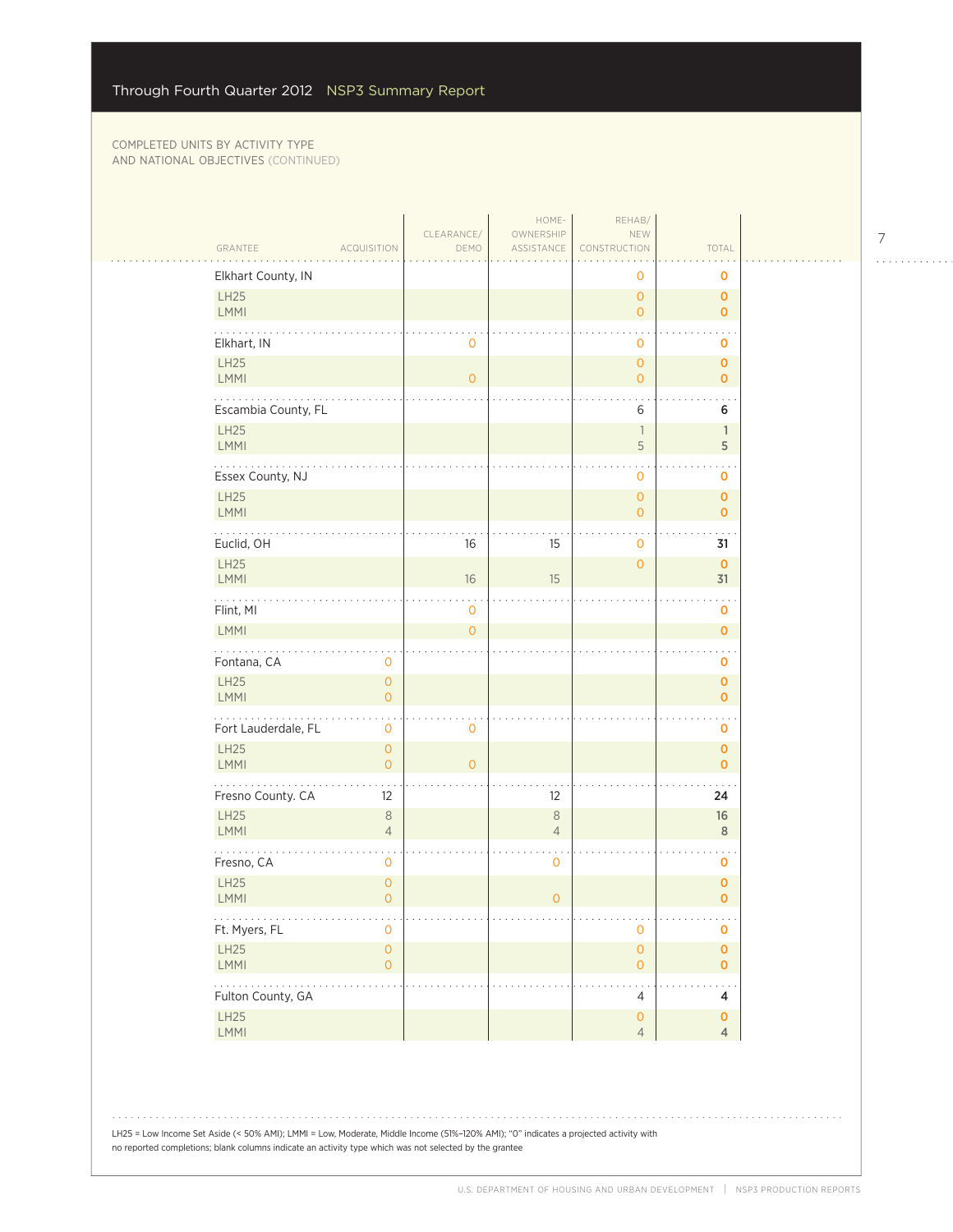| GRANTEE             | <b>ACQUISITION</b>                                          | CLEARANCE/<br>DEMO | HOME-<br>OWNERSHIP<br>ASSISTANCE | REHAB/<br>NEW<br>CONSTRUCTION                   | TOTAL                         |  |
|---------------------|-------------------------------------------------------------|--------------------|----------------------------------|-------------------------------------------------|-------------------------------|--|
| Gary, IN            |                                                             | 0                  |                                  | 0                                               | 0                             |  |
| LH25<br><b>LMMI</b> |                                                             | $\overline{O}$     |                                  | $\circ$<br>$\circ$                              | $\mathbf 0$<br>$\mathbf{O}$   |  |
| LH25                | Genesee County, MI<br>$\overline{2}$<br>$\mathsf{O}\xspace$ | 39                 | $\mathbf 0$                      |                                                 | 41<br>$\mathbf 0$             |  |
| LMMI                | $\overline{2}$                                              | 39                 | $\overline{O}$                   |                                                 | 41                            |  |
| Glendale, AZ        | $\mathsf{O}\xspace$                                         | 0                  |                                  |                                                 | 0                             |  |
| LH25<br><b>LMMI</b> | $\overline{0}$<br>$\overline{O}$                            | $\overline{O}$     |                                  |                                                 | $\mathbf 0$<br>$\mathbf 0$    |  |
| Grand Rapids, MI    |                                                             |                    |                                  | $\mathbf 0$                                     | o                             |  |
| LH25<br><b>LMMI</b> |                                                             |                    |                                  | $\mathsf{O}\xspace$<br>$\overline{0}$           | $\mathbf{O}$<br>$\mathbf 0$   |  |
| Greeley, CO<br>LH25 |                                                             |                    |                                  | $\mathbf 0$                                     | o                             |  |
| <b>LMMI</b>         |                                                             |                    |                                  | $\mathsf{O}\xspace$<br>$\overline{0}$           | 0<br>$\mathbf{o}$             |  |
| .                   | Gwinnett County, GA<br>0                                    |                    | $\mathbf 0$                      | 3                                               | 3                             |  |
| LH25<br><b>LMMI</b> | $\mathsf{O}\xspace$<br>$\overline{0}$                       |                    | $\overline{O}$                   | $\overline{\mathcal{S}}$<br>$\circ$             | $\overline{3}$<br>0           |  |
|                     | Hamilton County, OH                                         | 8                  |                                  | $\mathbb{1}$                                    | 9                             |  |
| LH25<br><b>LMMI</b> |                                                             | $\,8\,$            |                                  | $\overline{\phantom{a}}$<br>$\mathsf{O}\xspace$ | 1<br>$\,8\,$                  |  |
| .<br>Hammond, IN    |                                                             |                    |                                  | 0                                               | 0                             |  |
| LH25<br><b>LMMI</b> |                                                             |                    |                                  | $\circ$<br>$\circ$                              | 0<br>$\mathbf{O}$             |  |
| Harris County, TX   | $\mathsf{O}\xspace$                                         |                    |                                  |                                                 | 0                             |  |
| LMMI                | $\overline{0}$                                              |                    |                                  |                                                 | $\mathbf 0$                   |  |
| LH25                | Hawaii State Program<br>1                                   |                    |                                  | $\mathbf 0$<br>$\mathbf{O}$                     | 1<br>0                        |  |
| <b>LMMI</b><br>.    | $\overline{1}$                                              |                    |                                  |                                                 | $\mathbf{1}$<br>$\sim$ $\sim$ |  |
| Hemet, CA<br>LH25   | 4<br>$\mathsf{O}\xspace$                                    |                    |                                  |                                                 | 4<br>$\pmb{\mathsf{O}}$       |  |
| <b>LMMI</b>         | $\overline{4}$                                              |                    |                                  |                                                 | $\overline{4}$                |  |
| .<br>Henderson, NV  |                                                             |                    |                                  | 9                                               | μ.<br>9                       |  |
| LH25<br>LMMI        |                                                             |                    |                                  | $\mathsf{O}\xspace$<br>9                        | $\mathbf 0$<br>$\overline{9}$ |  |

  $\begin{array}{cccccccccccccc} . & . & . & . & . & . & . & . & . & . & . & . & . \end{array}$ 

LH25 = Low Income Set Aside (< 50% AMI); LMMI = Low, Moderate, Middle Income (51%–120% AMI); "0" indicates a projected activity with no reported completions; blank columns indicate an activity type which was not selected by the grantee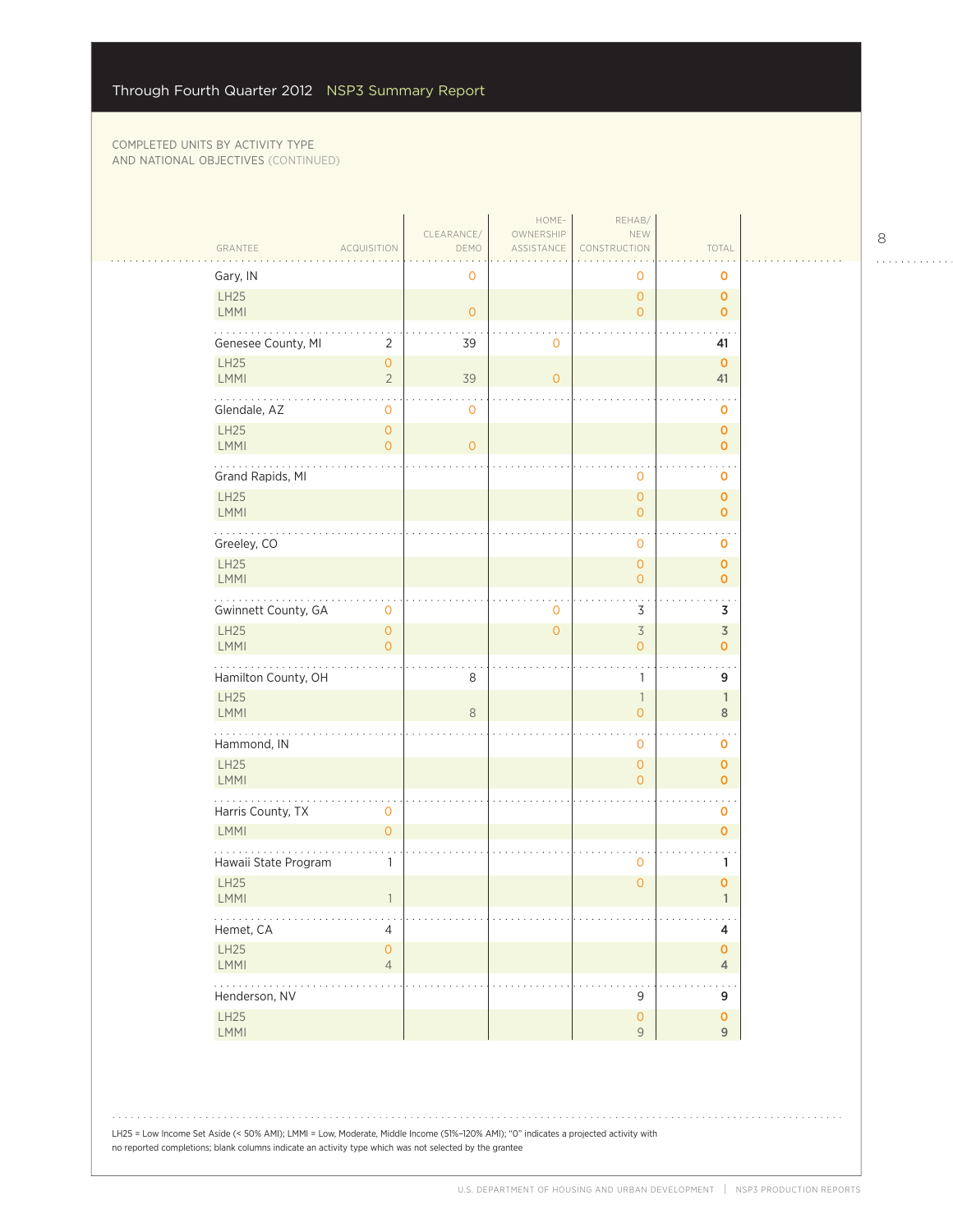| GRANTEE                    |                         | <b>ACQUISITION</b>               | CLEARANCE/<br>DEMO | HOME-<br>OWNERSHIP<br>ASSISTANCE      | REHAB/<br>NEW<br>CONSTRUCTION         | TOTAL                         |  |
|----------------------------|-------------------------|----------------------------------|--------------------|---------------------------------------|---------------------------------------|-------------------------------|--|
|                            | Hennepin County, MN     | 7                                |                    |                                       |                                       | 7                             |  |
| <b>LH25</b>                |                         | $\overline{2}$                   |                    |                                       |                                       | $\overline{2}$                |  |
| LMMI                       |                         | 5                                |                    |                                       |                                       | 5                             |  |
|                            | Henry County, GA        | 0                                |                    |                                       |                                       | $\mathbf 0$                   |  |
| <b>LH25</b><br>LMMI        |                         | $\overline{O}$<br>$\overline{O}$ |                    |                                       |                                       | $\mathbf 0$<br>$\overline{0}$ |  |
|                            |                         |                                  |                    |                                       | 7                                     |                               |  |
| <b>LH25</b>                | Hernando County, FL     |                                  |                    |                                       | $\overline{2}$                        | 7<br>$\overline{2}$           |  |
| LMMI                       |                         |                                  |                    |                                       | 5                                     | 5                             |  |
|                            | Hialeah, FL             |                                  |                    |                                       | 0                                     | 0                             |  |
| <b>LMMI</b>                |                         |                                  |                    |                                       | $\circ$                               | $\overline{O}$                |  |
|                            | Hidalgo County, TX      | 0                                |                    |                                       | $\mathbf{0}$                          | 0                             |  |
| <b>LH25</b><br>LMMI        |                         | $\overline{0}$                   |                    |                                       | $\mathbf{O}$<br>$\overline{O}$        | $\mathbf 0$<br>$\overline{0}$ |  |
| .                          |                         |                                  |                    |                                       |                                       |                               |  |
| <b>LH25</b>                | Hillsborough County, FL | 4<br>$\mathbf{O}$                | $\mathbf 0$        |                                       | $\mathbf{O}$                          | 4<br>$\mathbf 0$              |  |
| LMMI                       |                         | $\overline{4}$                   | $\overline{0}$     |                                       | $\overline{0}$                        | $\overline{4}$                |  |
|                            | Hollywood, FL           | 0                                | $\overline{2}$     |                                       | 3                                     | 5                             |  |
| <b>LH25</b>                |                         |                                  |                    |                                       | $\overline{3}$                        | $\overline{3}$                |  |
| LMMI                       |                         | $\mathbf{O}$                     | $\overline{2}$     |                                       | $\overline{O}$                        | $\overline{2}$                |  |
|                            | Houston, TX             | $\mathbf 0$                      | $\mathbf{0}$       |                                       |                                       | 0                             |  |
| <b>LMMI</b>                |                         | $\Omega$                         | $\overline{O}$     |                                       |                                       | $\overline{0}$                |  |
|                            | Imperial County, CA     |                                  |                    | 0                                     | 1                                     | 1                             |  |
| <b>LH25</b><br><b>LMMI</b> |                         |                                  |                    | $\mathsf{O}\xspace$<br>$\overline{0}$ | $\mathbf{1}$                          | $\mathbf{o}$<br>$\mathbf{1}$  |  |
|                            | Indian River County, FL | $\overline{2}$                   |                    |                                       |                                       | 2                             |  |
| <b>LH25</b>                |                         | 1                                |                    |                                       |                                       | 1                             |  |
| <b>LMMI</b>                |                         | $\mathbf{1}$                     |                    |                                       |                                       | 1                             |  |
|                            | Indianapolis, IN        |                                  |                    |                                       | 25                                    | 25                            |  |
| LH25<br>LMMI               |                         |                                  |                    |                                       | 25<br>$\overline{0}$                  | 25<br>$\mathbf{O}$            |  |
| .<br>Indio, CA             |                         |                                  |                    |                                       |                                       |                               |  |
| <b>LH25</b>                |                         |                                  |                    |                                       | $\mathbf{0}$<br>$\mathsf{O}\xspace$   | 0<br>$\mathbf 0$              |  |
| LMMI                       |                         |                                  |                    |                                       | $\overline{O}$                        | 0                             |  |
| .                          | Islip Town, NY          |                                  |                    |                                       | 0                                     | 0                             |  |
| LH25<br>LMMI               |                         |                                  |                    |                                       | $\mathsf{O}\xspace$<br>$\overline{O}$ | $\pmb{0}$<br>0                |  |
|                            |                         |                                  |                    |                                       |                                       |                               |  |

. . . . . . . . . . . .

J,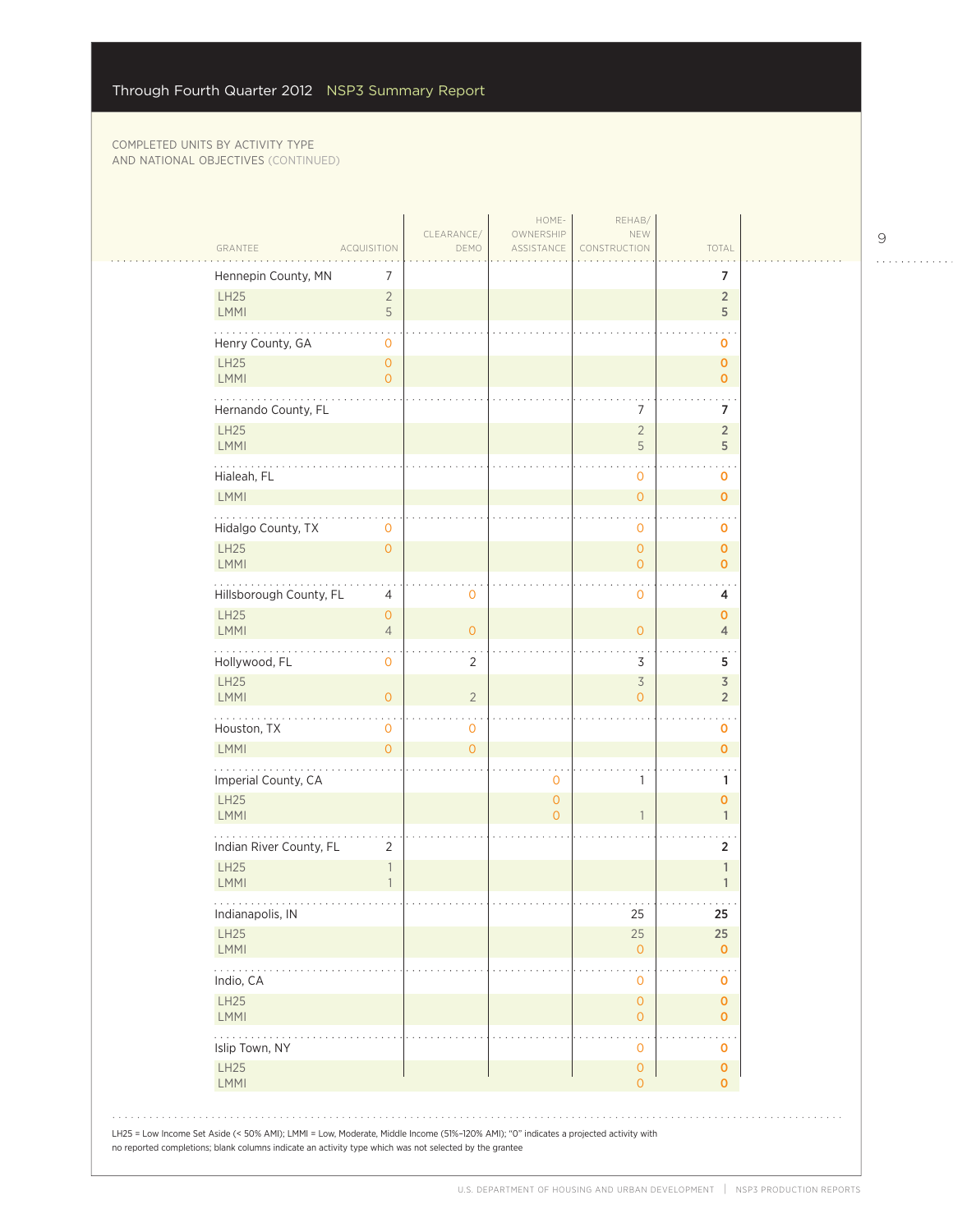| GRANTEE<br><b>ACQUISITION</b>                                                                                                                                                                                                                  | CLEARANCE/<br>DEMO       | HOME-<br>OWNERSHIP<br>ASSISTANCE | REHAB/<br>NEW<br>CONSTRUCTION              | TOTAL                          |  |
|------------------------------------------------------------------------------------------------------------------------------------------------------------------------------------------------------------------------------------------------|--------------------------|----------------------------------|--------------------------------------------|--------------------------------|--|
| Jackson County, MI                                                                                                                                                                                                                             | $\mathbf 0$              |                                  | 0                                          | 0                              |  |
| <b>LH25</b><br>LMMI                                                                                                                                                                                                                            | $\circ$                  |                                  | $\mathsf{O}\xspace$<br>$\overline{0}$      | $\mathbf 0$<br>$\mathbf{o}$    |  |
| Jacksonville-Duval, FL                                                                                                                                                                                                                         | 0                        |                                  | 0                                          | 0                              |  |
| <b>LH25</b><br><b>LMMI</b>                                                                                                                                                                                                                     | $\overline{O}$           |                                  | $\mathsf{O}\xspace$<br>$\mathsf{O}\xspace$ | $\mathbf 0$<br>$\mathbf 0$     |  |
| Kansas City, KS<br>0                                                                                                                                                                                                                           | $\mathbf 0$              |                                  | 0                                          | O                              |  |
| LH25<br><b>LMMI</b><br>$\overline{O}$                                                                                                                                                                                                          | $\overline{0}$           |                                  | $\mathsf{O}\xspace$<br>$\mathbf{O}$        | $\mathbf 0$<br>$\mathbf{o}$    |  |
| Kansas City, MO                                                                                                                                                                                                                                | $\mathbf 0$              |                                  | $\mathbf 0$                                | O                              |  |
| <b>LH25</b><br>LMMI                                                                                                                                                                                                                            | $\overline{O}$           |                                  | $\overline{0}$<br>$\overline{0}$           | $\mathbf 0$<br>$\overline{0}$  |  |
| Kern County, CA                                                                                                                                                                                                                                |                          |                                  | 0                                          | 0                              |  |
| <b>LH25</b><br>LMMI                                                                                                                                                                                                                            |                          |                                  | $\overline{0}$<br>$\mathsf{O}\xspace$      | $\mathbf 0$<br>$\mathbf 0$     |  |
| Kissimmee, FL                                                                                                                                                                                                                                  |                          |                                  | 0                                          | 0                              |  |
| <b>LH25</b><br><b>LMMI</b>                                                                                                                                                                                                                     |                          |                                  | $\mathsf O$<br>$\mathbf{O}$                | $\pmb{0}$<br>$\overline{0}$    |  |
| Kokomo, IN<br>0                                                                                                                                                                                                                                | 1                        |                                  | 0                                          | 1                              |  |
| <b>LH25</b><br>$\mathsf{O}\xspace$<br><b>LMMI</b><br>$\Omega$                                                                                                                                                                                  | $\overline{\phantom{a}}$ |                                  | $\mathsf{O}\xspace$<br>$\overline{0}$      | $\mathbb{1}$<br>$\mathbf{o}$   |  |
| .<br>Lake County, FL<br>0                                                                                                                                                                                                                      |                          |                                  |                                            | 0                              |  |
| <b>LH25</b><br>$\overline{O}$<br>LMMI<br>$\overline{O}$                                                                                                                                                                                        |                          |                                  |                                            | $\mathbf 0$<br>$\mathbf{o}$    |  |
| Lake County, IL                                                                                                                                                                                                                                |                          |                                  | 0                                          | 0                              |  |
| <b>LH25</b><br>LMMI                                                                                                                                                                                                                            |                          |                                  | $\mathsf{O}\xspace$<br>$\overline{O}$      | $\mathbf 0$<br>$\mathbf{o}$    |  |
| Lake County, IN<br>1                                                                                                                                                                                                                           |                          |                                  |                                            | 1                              |  |
| <b>LH25</b><br>$\overline{0}$<br><b>LMMI</b>                                                                                                                                                                                                   |                          |                                  |                                            | $\mathbf 0$                    |  |
| Lakeland, FL                                                                                                                                                                                                                                   | 0                        |                                  | 1                                          | 1                              |  |
| LH25<br>LMMI                                                                                                                                                                                                                                   | $\mathsf{O}\xspace$      |                                  | $\mathsf{O}\xspace$<br>$\mathbf{1}$        | $\mathbf{o}$<br>$\mathbb{1}$   |  |
| $\sim$ $\sim$ $\sim$ $\sim$<br>Lancaster, CA<br>3                                                                                                                                                                                              |                          |                                  | 0                                          | 3                              |  |
| LH25<br>$\overline{\phantom{a}}$<br>$\overline{2}$<br>LMMI                                                                                                                                                                                     |                          |                                  | $\circ$<br>$\overline{0}$                  | $\mathbf{1}$<br>2 <sup>2</sup> |  |
|                                                                                                                                                                                                                                                |                          |                                  |                                            |                                |  |
|                                                                                                                                                                                                                                                |                          |                                  |                                            |                                |  |
| LH25 = Low Income Set Aside (< 50% AMI); LMMI = Low, Moderate, Middle Income (51%-120% AMI); "O" indicates a projected activity with<br>no reported completions; blank columns indicate an activity type which was not selected by the grantee |                          |                                  |                                            |                                |  |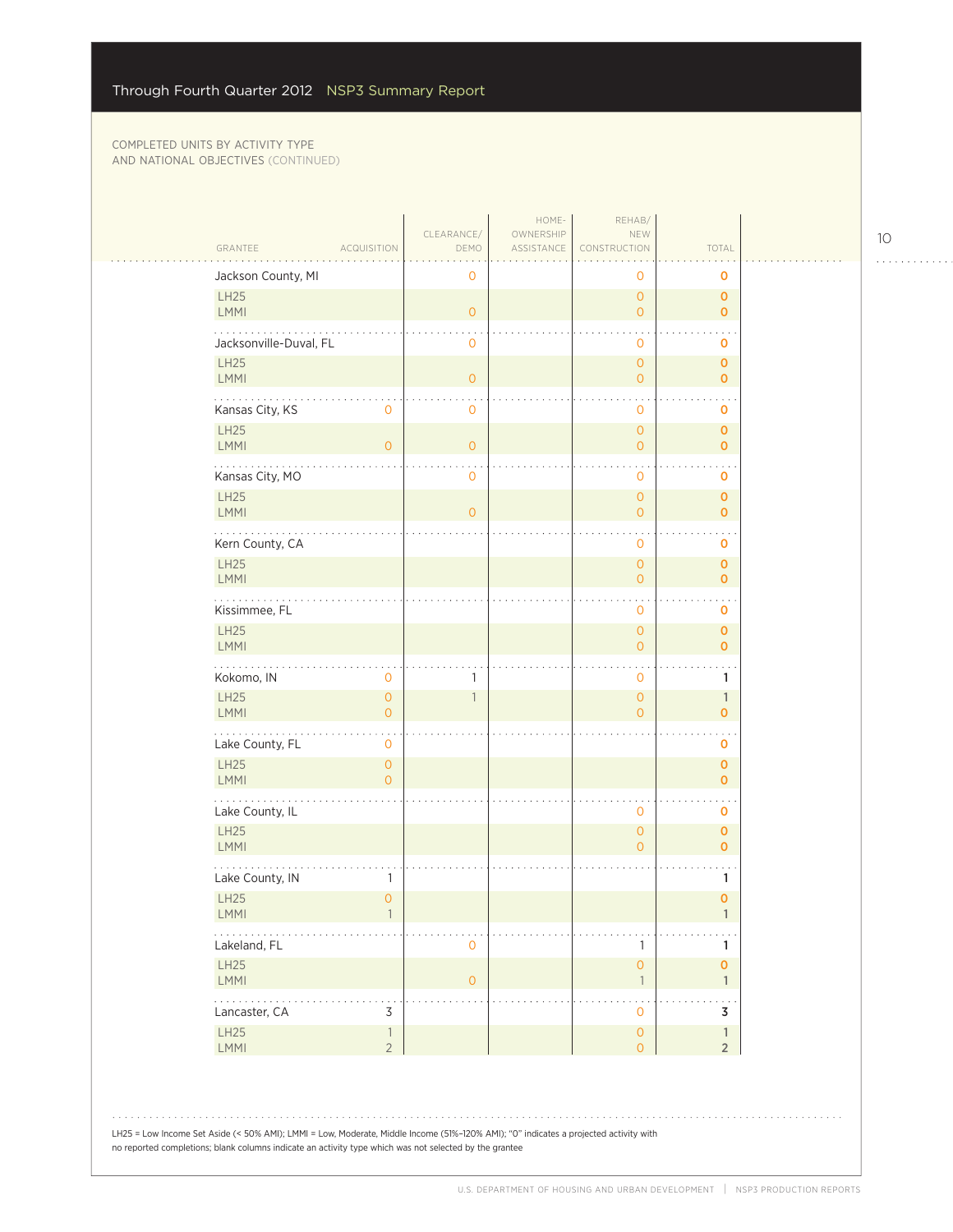$\sim$  .

| GRANTEE                    | <b>ACQUISITION</b>                    | CLEARANCE/<br>DEMO | HOME-<br>OWNERSHIP<br>ASSISTANCE | REHAB/<br>NEW<br>CONSTRUCTION    | TOTAL                                    |  |
|----------------------------|---------------------------------------|--------------------|----------------------------------|----------------------------------|------------------------------------------|--|
| Lansing, MI                | 0                                     |                    |                                  | 0                                | o                                        |  |
| <b>LH25</b><br>LMMI        | $\circ$                               |                    |                                  | $\mathbf{0}$<br>$\overline{O}$   | $\mathbf 0$<br>$\mathbf 0$               |  |
| Las Vegas, NV              | 0                                     |                    | 0                                | $\mathbf 0$                      | $\ddotsc$<br>o                           |  |
| LH25<br><b>LMMI</b>        | $\mathsf O$                           |                    | $\overline{O}$                   | $\overline{O}$                   | $\pmb{0}$<br>$\mathbf{O}$                |  |
| Lauderhill, FL             | 0                                     | 0                  | $\overline{2}$                   |                                  | $\overline{2}$                           |  |
| <b>LH25</b><br><b>LMMI</b> | $\overline{O}$<br>0                   | $\overline{O}$     | $\overline{0}$<br>$\overline{2}$ |                                  | $\mathbf{o}$<br>$\sqrt{2}$               |  |
| Lee County, FL             |                                       |                    |                                  | 67                               | 67                                       |  |
| <b>LH25</b><br><b>LMMI</b> |                                       |                    |                                  | 54<br>13                         | 54<br>13                                 |  |
| Long Beach, CA             | $\mathsf{O}\xspace$                   |                    |                                  |                                  | $\sim$<br>$\mathbf 0$                    |  |
| <b>LH25</b><br><b>LMMI</b> | $\mathsf O$<br>$\overline{0}$         |                    |                                  |                                  | $\pmb{0}$<br>$\mathbf 0$                 |  |
| Lorain County, OH          |                                       | 8                  |                                  | 0                                | $\sim$ .<br>8                            |  |
| LH25<br>LMMI               |                                       | 8                  |                                  | $\mathbf{0}$<br>$\Omega$         | $\mathbf 0$<br>$\,8\,$                   |  |
| Los Angeles County, CA     | 8                                     |                    | 0                                |                                  | 8                                        |  |
| <b>LH25</b><br><b>LMMI</b> | 8                                     |                    | $\overline{O}$                   |                                  | $\,$ 8<br>$\mathbf 0$                    |  |
| Los Angeles, CA            |                                       |                    |                                  | 0                                | 0                                        |  |
| LH25<br>LMMI               |                                       |                    |                                  | $\overline{0}$<br>$\overline{0}$ | $\mathbf 0$<br>$\mathbf{O}$              |  |
| Macomb County, MI          |                                       |                    |                                  | 0                                | $\sim$ .<br>o                            |  |
| <b>LH25</b>                |                                       |                    |                                  | $\overline{0}$                   | $\mathbf{o}$                             |  |
| Macon, GA                  | 0                                     | 0                  |                                  | 0                                | $\ddotsc$<br>o                           |  |
| LH25<br>LMMI               | $\mathsf{O}\xspace$<br>$\overline{0}$ | $\overline{0}$     |                                  | 0<br>$\overline{0}$              | $\mathbf 0$<br>$\mathbf{O}$              |  |
| Madera County, CA          |                                       | 0                  | 0                                | 0                                | $\sim$ $\sim$<br>$\mathbf 0$             |  |
| <b>LH25</b><br><b>LMMI</b> |                                       | $\overline{0}$     | $\mathsf{O}\xspace$              | $\mathsf{O}\xspace$              | $\pmb{\mathsf{O}}$<br>$\pmb{\mathsf{O}}$ |  |
| .<br>Manatee County, FL    |                                       |                    |                                  | 7                                | . .<br>7                                 |  |
| LH25<br><b>LMMI</b>        |                                       |                    |                                  | $\mathsf S$<br>$\overline{2}$    | 5<br>$\sqrt{2}$                          |  |
|                            |                                       |                    |                                  |                                  |                                          |  |

LH25 = Low Income Set Aside (< 50% AMI); LMMI = Low, Moderate, Middle Income (51%–120% AMI); "0" indicates a projected activity with no reported completions; blank columns indicate an activity type which was not selected by the grantee

. . . . . . . . . . . .

 $1.1.1.1.1.1.1.1$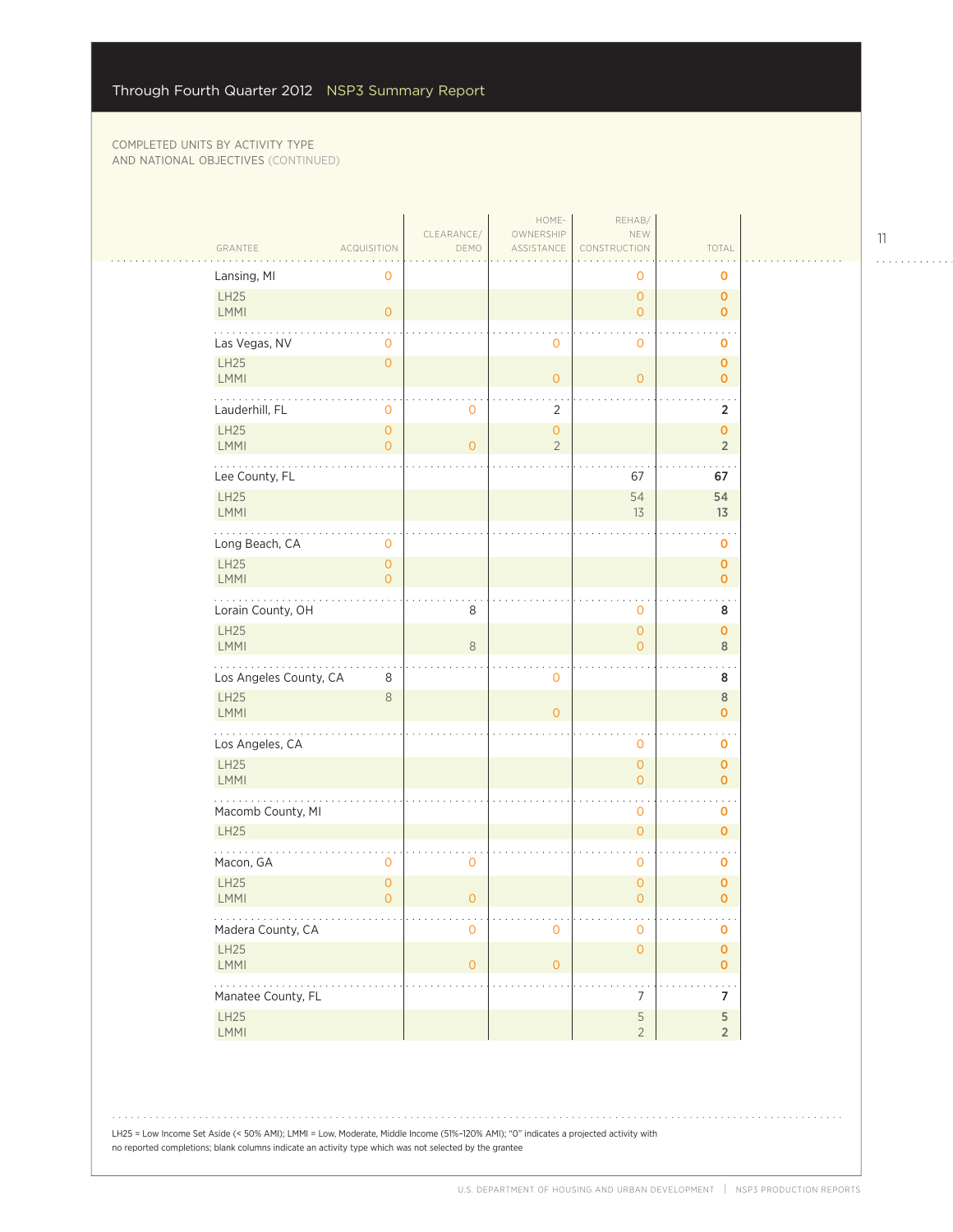|                                                                | TOTAL<br>CONSTRUCTION                                             |
|----------------------------------------------------------------|-------------------------------------------------------------------|
| Margate, FL<br>0                                               | $\mathbf 0$<br>0                                                  |
| LH25<br>LMMI<br>$\mathsf{O}\xspace$                            | $\overline{0}$<br>$\mathbf 0$<br>$\mathbf 0$                      |
| Maricopa County, AZ                                            | $\mathbf 0$<br>0                                                  |
| LH25<br><b>LMMI</b>                                            | $\mathsf{O}\xspace$<br>$\pmb{0}$<br>$\overline{0}$<br>$\mathbf 0$ |
| Marion County, FL<br>$\mathbf 0$<br>0                          | $\overline{2}$<br>$\overline{2}$                                  |
| LH25<br>LMMI<br>$\overline{0}$<br>$\mathbf{O}$                 | $\overline{2}$<br>$\overline{2}$<br>$\circ$<br>$\mathbf 0$        |
| Martin County, FL<br>$\mathbf 0$                               | $\mathbf 0$<br>0                                                  |
| LH25<br><b>LMMI</b><br>$\circ$                                 | $\circ$<br>$\mathbf 0$<br>$\mathbf 0$                             |
| Melbourne, FL<br>0<br>LH25<br>$\mathsf O$                      | 0<br>$\pmb{0}$                                                    |
| <b>LMMI</b><br>$\overline{O}$<br>.                             | $\mathbf{O}$<br>$\sim$ $\sim$                                     |
| Memphis, TN<br>0                                               | $\mathsf{O}\xspace$<br>0                                          |
| LMMI<br>$\overline{O}$                                         | $\overline{0}$<br>$\mathbf 0$                                     |
| Merced County, CA<br>$\mathbf 0$<br>0                          | 0                                                                 |
| <b>LH25</b><br>$\overline{0}$<br><b>LMMI</b><br>$\overline{0}$ | $\mathbf 0$<br>$\mathbf 0$                                        |
| Merced, CA<br>0<br>$\mathbf 0$                                 | $\mathbf 0$<br>0                                                  |
| LH25<br><b>LMMI</b><br>$\overline{O}$<br>$\mathbf{O}$          | $\circ$<br>$\mathbf 0$<br>$\mathbf 0$                             |
| $\cdots$<br>Mesa, AZ                                           | $\sim$<br>$\mathbf 0$<br>0                                        |
| LH25<br>LMMI                                                   | $\mathsf{O}\xspace$<br>$\mathbf 0$<br>$\mathbf{O}$<br>$\circ$     |
| Miami Beach, FL                                                | $\ddot{\phantom{1}}$<br>$\sim$ $\sim$<br>$\mathbf 0$<br>0         |
| <b>LH25</b><br>LMMI                                            | $\circ$<br>0<br>$\circ$<br>$\mathbf 0$                            |
| .<br>Miami Gardens City, FL<br>$\overline{2}$<br>0             | $\sim 100$<br>$\mathbf 2$<br>$\mathbf 0$                          |
| LH25<br>$\overline{2}$<br>LMMI<br>$\mathsf{O}\xspace$          | $\mathsf{O}\xspace$<br>$\pmb{\mathsf{O}}$<br>$\overline{2}$       |
| .<br>Miami, FL<br>0                                            | $\mathbf 0$<br>o                                                  |
| LH25<br>$\mathsf{O}\xspace$<br>LMMI                            | $\pmb{0}$<br>$\mathsf O$<br>$\pmb{0}$                             |

LH25 = Low Income Set Aside (< 50% AMI); LMMI = Low, Moderate, Middle Income (51%–120% AMI); "0" indicates a projected activity with no reported completions; blank columns indicate an activity type which was not selected by the grantee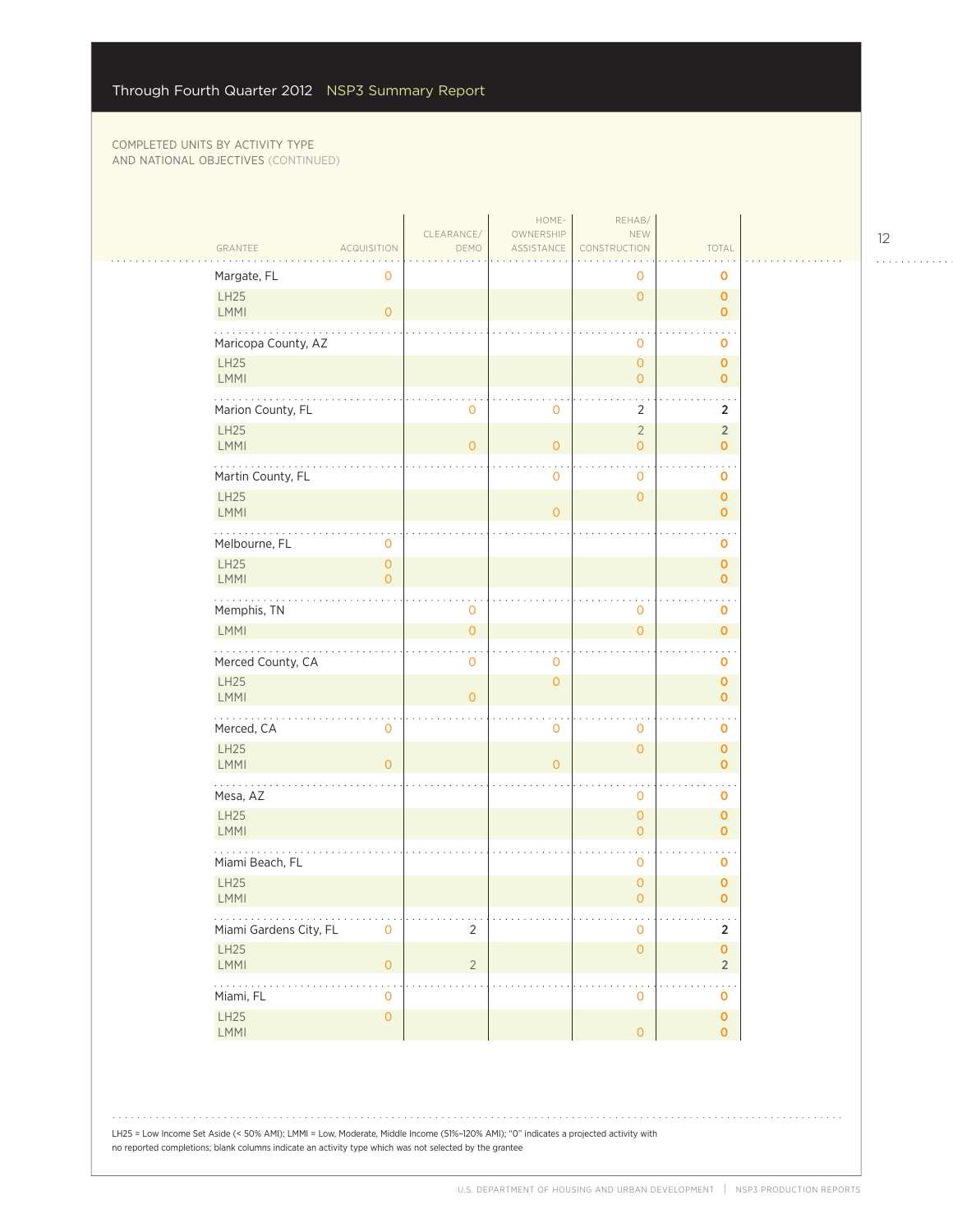|                                                          | CLEARANCE/     | HOME-<br>OWNERSHIP             | REHAB/<br>NEW                                        |                             |
|----------------------------------------------------------|----------------|--------------------------------|------------------------------------------------------|-----------------------------|
| GRANTEE<br><b>ACQUISITION</b>                            | DEMO           | ASSISTANCE                     | CONSTRUCTION                                         | TOTAL                       |
| Miami-Dade County, FL                                    | $\mathbf 0$    |                                | 0                                                    | $\mathbf 0$                 |
| LH25<br>LMMI                                             | $\circ$        |                                | $\mathsf{O}\xspace$<br>$\overline{O}$                | $\mathbf{O}$<br>$\mathbf 0$ |
| Milwaukee, WI                                            | $\mathbf 0$    | 0                              | $\mathbf 0$                                          | 0                           |
| LH25<br>LMMI                                             | $\overline{O}$ | $\overline{0}$                 | $\overline{O}$<br>$\overline{O}$                     | $\mathbf 0$<br>$\mathbf 0$  |
| .                                                        |                |                                |                                                      |                             |
| Minneapolis, MN<br>LH25                                  | $\circ$        |                                | 0<br>$\mathsf{O}\xspace$                             | O<br>$\mathbf 0$            |
| <b>LMMI</b>                                              | $\overline{O}$ |                                | $\mathbf{O}$                                         | $\mathbf{O}$                |
| Miramar, FL                                              |                | 15                             | 4                                                    | 19                          |
| <b>LH25</b><br>LMMI                                      |                | $\overline{\mathcal{S}}$<br>12 | $\overline{\phantom{a}}$<br>$\overline{\mathcal{S}}$ | $\overline{4}$<br>15        |
| Modesto, CA                                              | 0              |                                | $\mathbf 0$                                          | 0                           |
| LH25<br><b>LMMI</b>                                      | $\overline{0}$ |                                | $\overline{O}$<br>$\overline{0}$                     | $\mathbf 0$<br>$\mathbf 0$  |
|                                                          |                |                                |                                                      | $\blacksquare$              |
| Mohave County, AZ<br>7<br>LH25<br>$\overline{4}$         |                |                                |                                                      | 7<br>$\overline{4}$         |
| LMMI<br>3                                                |                |                                |                                                      | $\overline{3}$              |
| Monterey County, CA<br>$\mathbf 0$                       |                |                                |                                                      | 0                           |
| <b>LH25</b><br>$\circ$<br>$\Omega$<br>LMMI               |                |                                |                                                      | $\mathbf 0$<br>$\mathbf 0$  |
| .<br>Montgomery County, OH                               | $\mathbf 0$    |                                | 0                                                    | 0                           |
| LH25<br>LMMI                                             | $\overline{O}$ |                                | $\overline{O}$<br>$\overline{O}$                     | $\mathbf{O}$<br>$\mathbf 0$ |
| Moreno Valley, CA<br>0                                   | $\mathbf{O}$   | 0                              | $\mathbf 0$                                          | O                           |
| <b>LH25</b><br>$\mathbf{O}$<br>LMMI<br>$\Omega$          | $\overline{O}$ | $\overline{O}$                 | $\overline{0}$                                       | $\pmb{0}$<br>$\mathbf{O}$   |
| Muncie, IN                                               |                |                                | 0                                                    | O                           |
| LH25                                                     |                |                                | $\mathsf{O}\xspace$                                  | $\mathbf 0$                 |
| <b>LMMI</b>                                              |                |                                | 0                                                    | 0                           |
| Muskegon County, MI                                      |                |                                | 0                                                    | 0                           |
| LH25<br><b>LMMI</b>                                      |                |                                | $\mathsf{O}\xspace$<br>$\mathsf{O}\xspace$           | $\mathbf{O}$<br>$\mathbf 0$ |
| $\sim$ $\sim$ $\sim$<br>Nassau County, NY<br>$\mathbf 0$ |                |                                | $\bullet$<br>0                                       | $\sim$<br>O                 |
| LH25                                                     |                |                                | $\mathsf{O}\xspace$                                  | $\pmb{0}$                   |
| <b>LMMI</b><br>$\overline{O}$                            |                |                                | $\overline{0}$                                       | $\mathbf{O}$                |

. . . . . . . . . . . .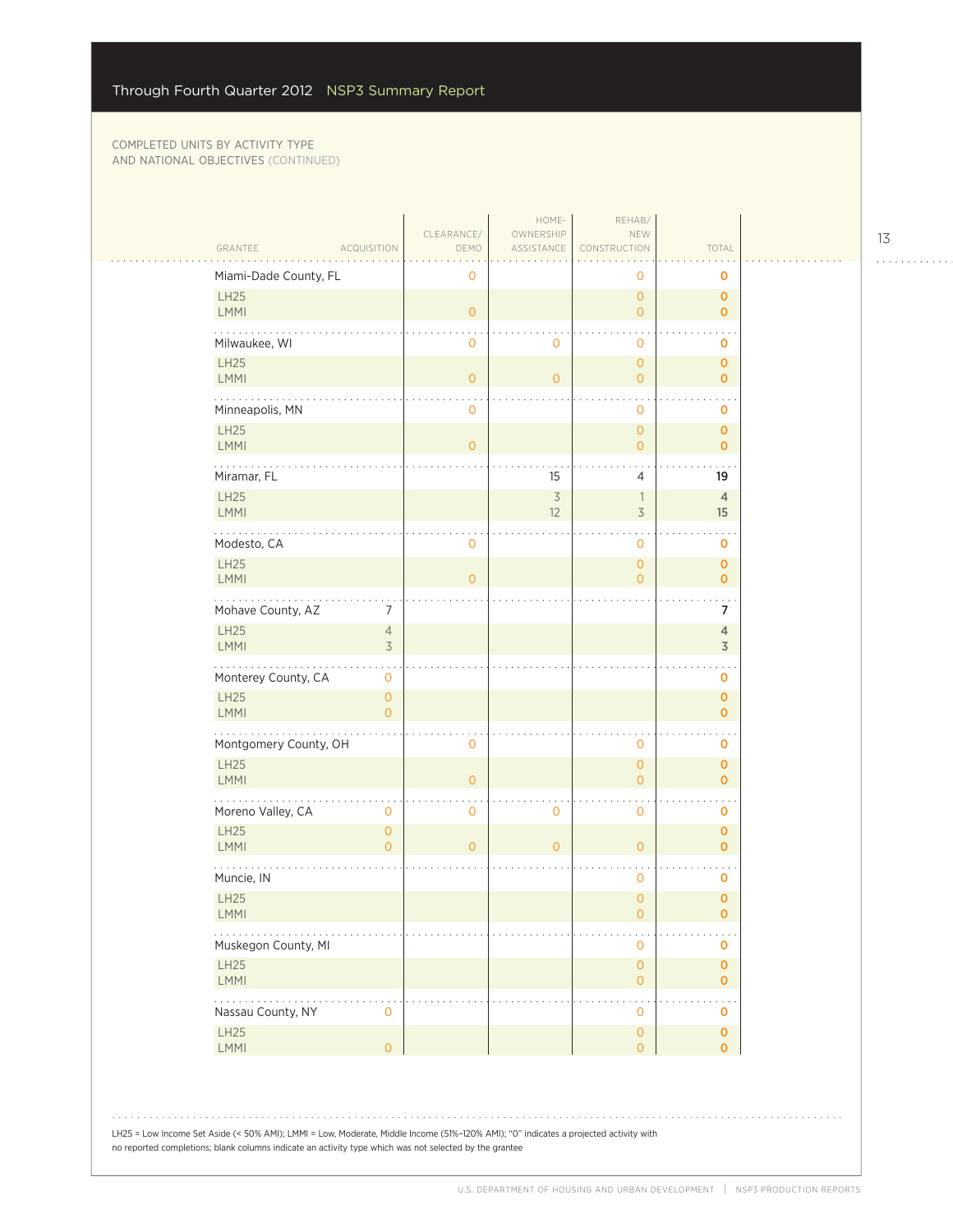$\mathbb{R}$ 

| GRANTEE                  | <b>ACQUISITION</b>                    | CLEARANCE/<br>DEMO                         | HOME-<br>OWNERSHIP<br>ASSISTANCE      | REHAB/<br>NEW<br>CONSTRUCTION              | TOTAL                            |
|--------------------------|---------------------------------------|--------------------------------------------|---------------------------------------|--------------------------------------------|----------------------------------|
| New Mexico State Program |                                       |                                            |                                       | 5                                          | 5                                |
| LH25<br><b>LMMI</b>      |                                       |                                            |                                       | $\sqrt{2}$<br>3                            | $\overline{2}$<br>$\overline{3}$ |
| New York City, NY        | $\mathbf 0$                           |                                            |                                       |                                            | 0                                |
| LH25<br><b>LMMI</b>      | $\overline{0}$<br>$\overline{O}$      |                                            |                                       |                                            | $\mathbf 0$<br>$\mathbf 0$       |
| Newark, NJ               |                                       | 0                                          |                                       | 0                                          | 0                                |
| LH25<br>LMMI             |                                       | $\mathbf{0}$<br>$\overline{O}$             |                                       | $\overline{O}$<br>$\mathbf{O}$             | $\mathbf 0$<br>$\mathbf 0$       |
| North Miami, FL          |                                       |                                            |                                       | 0                                          | 0                                |
| LH25<br>LMMI             |                                       |                                            |                                       | $\mathsf{O}\xspace$<br>$\mathbf{O}$        | $\mathbf 0$<br>$\mathbf{O}$      |
| Northern Mariana Islands |                                       |                                            |                                       | $\mathbf{O}$                               | o                                |
| <b>LH25</b><br>LMMI      |                                       |                                            |                                       | $\mathsf{O}\xspace$<br>$\overline{O}$      | $\mathbf 0$<br>$\mathbf 0$       |
| Oakland County, MI       |                                       | 0                                          | 0                                     | 0                                          | 0                                |
| LH25<br>LMMI             |                                       | $\Omega$                                   | $\overline{O}$<br>$\overline{O}$      | $\overline{O}$                             | $\mathbf 0$<br>$\overline{O}$    |
| Oakland, CA              | 0                                     |                                            |                                       | 0                                          | 0                                |
| LH25<br><b>LMMI</b>      | $\overline{O}$                        |                                            |                                       | $\overline{O}$<br>$\overline{O}$           | $\mathbf 0$<br>$\mathbf{O}$      |
| Oklahoma State Program   | 0                                     |                                            |                                       |                                            | o                                |
| <b>LH25</b><br>LMMI      | $\overline{0}$<br>$\overline{0}$      |                                            |                                       |                                            | $\mathbf 0$<br>$\mathbf 0$       |
| Omaha, NE                |                                       |                                            |                                       | 1                                          | 1                                |
| LH25<br>LMMI             |                                       |                                            |                                       | $\overline{\phantom{a}}$<br>$\overline{0}$ | $\mathbf{1}$<br>$\mathbf{o}$     |
| Ontario, CA              | 0                                     |                                            | 0                                     | 20                                         | 20                               |
| <b>LH25</b><br>LMMI      | $\overline{0}$<br>$\mathsf{O}\xspace$ |                                            | $\overline{O}$                        | 1<br>$19$                                  | $\mathbb{1}$<br>$19$             |
| Orange County, CA        | $\mathsf{O}\xspace$                   |                                            |                                       |                                            | $\mathbf 0$                      |
| LH25                     | $\mathsf{O}\xspace$                   |                                            |                                       |                                            | $\overline{O}$                   |
| Orange County, FL        | $\mathbf{1}$                          | $\mathbf 0$                                | $\mathbf 0$                           | $\mathbf 0$                                | $\mathbf{1}$                     |
| <b>LH25</b><br>LMMI      | $\mathsf{O}\xspace$<br>$\overline{1}$ | $\mathsf{O}\xspace$<br>$\mathsf{O}\xspace$ | $\mathsf{O}\xspace$<br>$\overline{O}$ | $\mathsf{O}\xspace$<br>$\mathsf{O}\xspace$ | $\pmb{0}$<br>$\mathbf{1}$        |

. . . . . . . . . . . .

 $\mathbb{R}$  . .

LH25 = Low Income Set Aside (< 50% AMI); LMMI = Low, Moderate, Middle Income (51%–120% AMI); "0" indicates a projected activity with no reported completions; blank columns indicate an activity type which was not selected by the grantee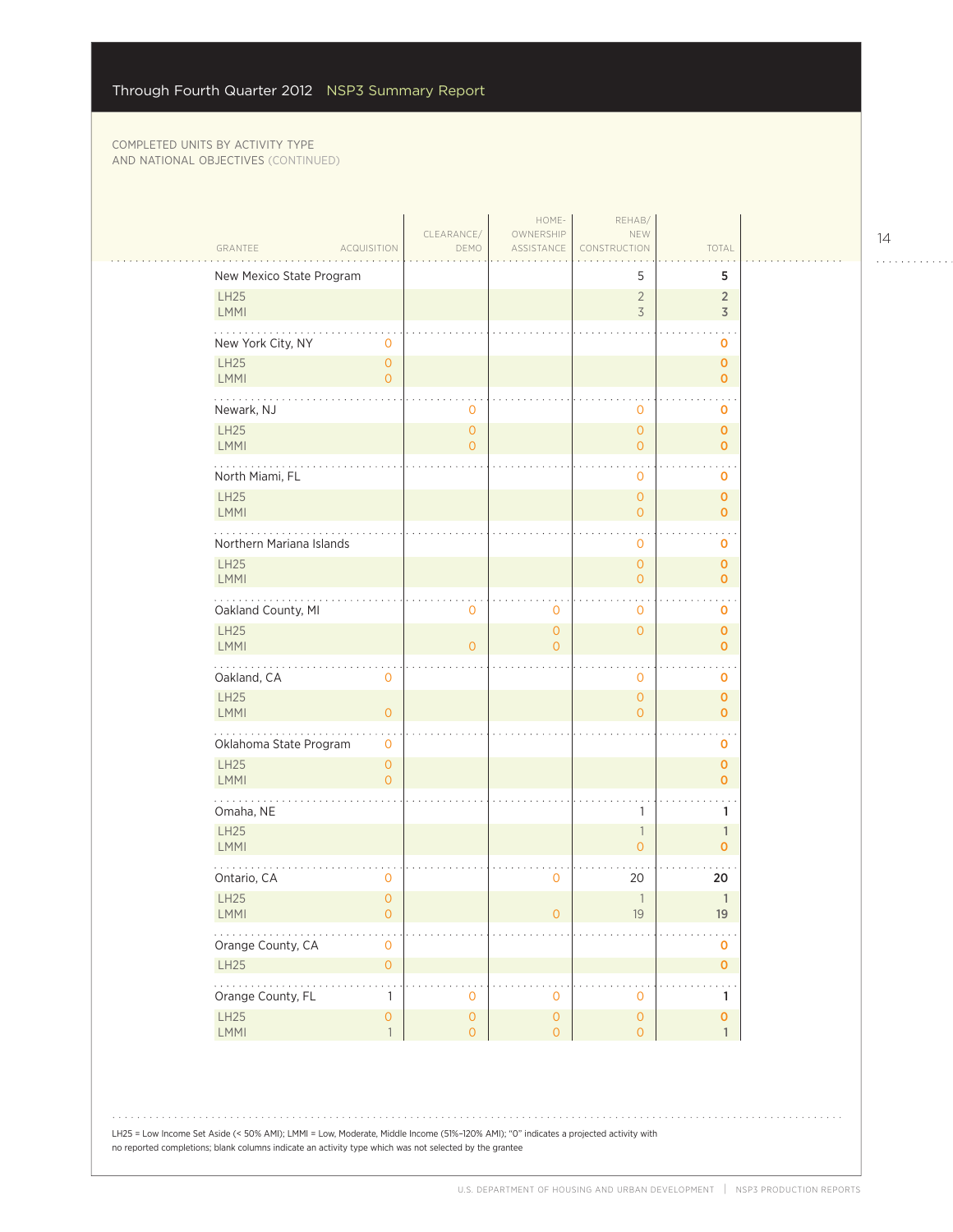$\mathcal{L}_{\mathcal{A}}$ 

|                                                                  |                                       | CLEARANCE/          | HOME-<br>OWNERSHIP                 | REHAB/<br>NEW                                    |                                      |  |
|------------------------------------------------------------------|---------------------------------------|---------------------|------------------------------------|--------------------------------------------------|--------------------------------------|--|
| GRANTEE<br>ACQUISITION                                           |                                       | DEMO                | ASSISTANCE                         | CONSTRUCTION                                     | TOTAL                                |  |
| Orlando, FL<br>LH25                                              | 0<br>$\circ$                          |                     |                                    |                                                  | 0<br>$\pmb{\mathsf{O}}$              |  |
| <b>LMMI</b>                                                      | $\overline{O}$                        |                     |                                    |                                                  | $\mathbf 0$                          |  |
| Osceola County, FL                                               |                                       |                     |                                    | $\mathbf 0$                                      | 0                                    |  |
| <b>LH25</b><br><b>LMMI</b>                                       |                                       |                     |                                    | $\mathbf{O}$<br>$\overline{O}$                   | $\pmb{\mathsf{O}}$<br>$\overline{0}$ |  |
| Palm Bay, FL                                                     | 0                                     |                     |                                    | $\mathbf 0$                                      | 0                                    |  |
| LH25<br><b>LMMI</b>                                              | $\circ$<br>$\overline{O}$             |                     |                                    | $\mathbf{O}$<br>$\mathbf{O}$                     | $\mathbf 0$<br>$\mathbf 0$           |  |
| Palm Beach County, FL                                            | 9                                     | $\mathsf{O}\xspace$ |                                    | 0                                                | 9                                    |  |
| LH25<br><b>LMMI</b>                                              | $\mathsf S$<br>$\overline{4}$         | $\mathbf{O}$        |                                    | $\mathbf{O}$                                     | 5<br>4                               |  |
| Palm Coast City, FL                                              |                                       |                     | 3                                  | $\overline{2}$                                   | 5                                    |  |
| LH25<br><b>LMMI</b>                                              |                                       |                     | $\overline{\mathcal{S}}$           | $\overline{2}$                                   | $\overline{2}$<br>$\mathsf 3$        |  |
| المتحدث والمناو<br>Pasco County, FL                              |                                       | $\mathbf 0$         | 0                                  | 1                                                | 1                                    |  |
| LH25<br>LMMI                                                     |                                       | $\mathbf{O}$        | $\overline{O}$<br>$\Omega$         | $\overline{\phantom{a}}$<br>$\overline{O}$       | 1<br>$\overline{0}$                  |  |
| Paterson, NJ                                                     |                                       | $\mathbf 0$         |                                    | $\mathbf 0$                                      | 0                                    |  |
| LH25<br><b>LMMI</b>                                              |                                       | $\mathsf{O}\xspace$ |                                    | $\mathbf{O}$<br>$\mathsf{O}\xspace$              | 0<br>$\overline{0}$                  |  |
| Paulding County, GA                                              | $\mathbf 0$                           |                     | 0                                  | $\mathbf 0$                                      | 0                                    |  |
| <b>LH25</b><br><b>LMMI</b>                                       | $\circ$<br>$\overline{O}$             |                     | $\overline{0}$<br>$\overline{O}$   | $\mathbf{O}$<br>$\overline{O}$                   | $\mathbf 0$<br>$\overline{0}$        |  |
| Pembroke Pines, FL                                               | 0                                     |                     | 8                                  | 3                                                | 11                                   |  |
| LH25<br>LMMI                                                     | $\circ$                               |                     | $\,8\,$                            | $\overline{\mathcal{S}}$                         | $\mathbf{O}$<br>11                   |  |
| Peoria, AZ                                                       | 3                                     |                     |                                    |                                                  | 3                                    |  |
| LH25<br>LMMI                                                     | $\overline{3}$<br>$\overline{0}$      |                     |                                    |                                                  | $\mathsf 3$<br>0                     |  |
| $\mathbb{Z}^2$ , $\mathbb{Z}^2$ , $\mathbb{Z}^2$ ,<br>Perris, CA |                                       |                     | 0                                  | $\mathbf{1}$                                     | 1                                    |  |
| LH25<br>LMMI                                                     |                                       |                     | $\mathsf O$<br>$\mathsf{O}\xspace$ | $\ensuremath{\mathsf{1}}$<br>$\mathsf{O}\xspace$ | $\mathbf{1}$<br>$\mathbf 0$          |  |
| 1.1.1.1.1<br>Phoenix, AZ                                         | $\mathsf{O}\xspace$                   | $\overline{c}$      | $\mathsf{O}\xspace$                | $\mathsf{O}$                                     | $\overline{\mathbf{c}}$              |  |
| LH25<br>LMMI                                                     | $\mathsf{O}\xspace$<br>$\overline{O}$ | $\overline{2}$      | $\mathsf{O}\xspace$                | $\mathsf{O}\xspace$<br>$\mathsf O$               | $\mathbf 0$<br>$\overline{2}$        |  |
|                                                                  |                                       |                     |                                    |                                                  |                                      |  |
|                                                                  |                                       |                     |                                    |                                                  |                                      |  |

LH25 = Low Income Set Aside (< 50% AMI); LMMI = Low, Moderate, Middle Income (51%–120% AMI); "0" indicates a projected activity with no reported completions; blank columns indicate an activity type which was not selected by the grantee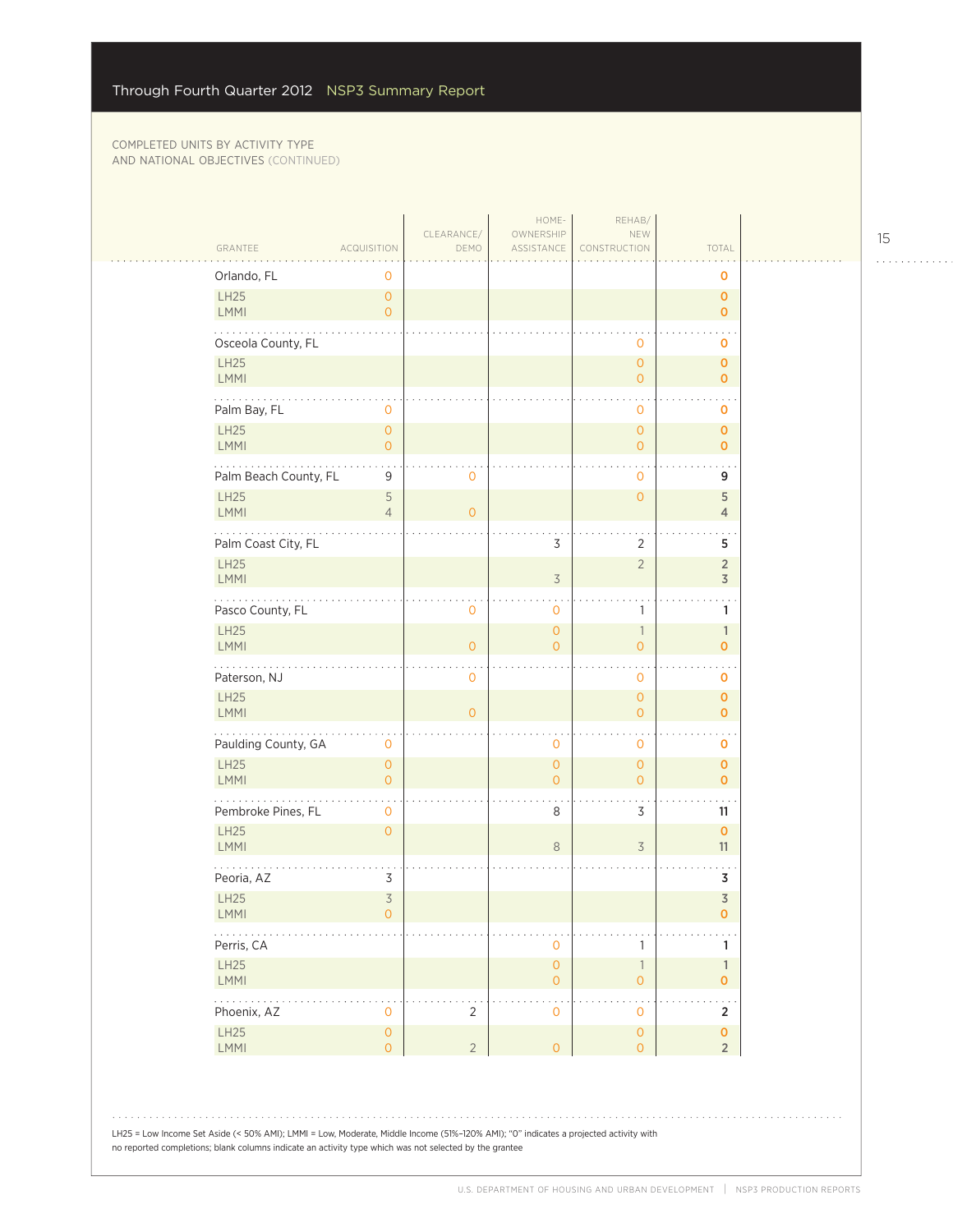| GRANTEE<br><b>ACQUISITION</b>                                       | CLEARANCE/<br>DEMO | HOME-<br>OWNERSHIP<br>ASSISTANCE | REHAB/<br>NEW<br>CONSTRUCTION         | TOTAL                                   |  |
|---------------------------------------------------------------------|--------------------|----------------------------------|---------------------------------------|-----------------------------------------|--|
| Pinal County, AZ                                                    |                    | 31                               |                                       | 31                                      |  |
| <b>LH25</b><br>LMMI                                                 |                    | 11<br>20                         |                                       | 11<br>20                                |  |
| Pinellas County, FL<br>$\mathbf 0$                                  | 0                  | $\mathbf 0$                      | $\mathbf 0$                           | $\mathbf 0$                             |  |
| <b>LH25</b><br>$\mathsf{O}\xspace$<br>LMMI<br>$\overline{O}$        | $\overline{O}$     | $\overline{O}$                   | $\mathbf 0$<br>$\overline{O}$         | $\pmb{0}$<br>$\mathbf 0$                |  |
| Plantation, FL<br>2                                                 |                    |                                  | $\overline{2}$                        | 4                                       |  |
| <b>LH25</b><br>$\ensuremath{\mathbb{I}}$<br>LMMI<br>$\overline{1}$  |                    |                                  | 1<br>1                                | $\overline{2}$<br>$\overline{2}$        |  |
| Polk County, Fl                                                     | 0                  |                                  | $\mathbf 0$                           | o                                       |  |
| <b>LH25</b><br>LMMI                                                 | $\overline{O}$     |                                  | $\mathsf{O}\xspace$<br>$\overline{O}$ | $\mathbf{O}$<br>$\mathbf 0$             |  |
| Pomona, CA<br>0                                                     |                    | $\mathbf 0$                      |                                       | $\ddotsc$<br>0                          |  |
| <b>LH25</b><br>$\mathsf{O}\xspace$<br><b>LMMI</b><br>$\overline{0}$ |                    | $\overline{0}$                   |                                       | $\mathbf 0$<br>$\mathbf{O}$             |  |
| .<br>. .<br>Pompano Beach, FL<br>$\mathbf 0$                        |                    |                                  |                                       | $\ddotsc$<br>$\mathbf 0$                |  |
| <b>LH25</b><br>$\mathsf{O}\xspace$<br>LMMI<br>$\overline{O}$        |                    |                                  |                                       | $\mathbf{O}$<br>$\mathbf{o}$            |  |
| Pontiac, MI<br>$\mathbf 0$                                          |                    |                                  |                                       | 0                                       |  |
| LH25<br>$\mathsf{O}\xspace$<br><b>LMMI</b><br>$\overline{O}$        |                    |                                  |                                       | $\mathbf{o}$<br>$\mathbf 0$             |  |
| .<br>Port St. Lucie, FL<br>4                                        |                    |                                  |                                       | 4                                       |  |
| LH25<br>$\overline{\phantom{a}}$<br>$\overline{3}$<br>LMMI          |                    |                                  |                                       | $\mathbb{1}$<br>$\overline{\mathsf{3}}$ |  |
| Prince Georges County, MD                                           |                    | $\overline{2}$                   | $\overline{0}$                        | $\overline{2}$                          |  |
| <b>LH25</b><br>LMMI                                                 |                    | $\overline{2}$                   | $\overline{0}$                        | $\mathbf{O}$<br>$\overline{2}$          |  |
| Providence, RI                                                      |                    |                                  | 2                                     | $\overline{2}$                          |  |
| <b>LH25</b><br><b>LMMI</b>                                          |                    |                                  | $\overline{\phantom{a}}$              | 1<br>1                                  |  |
| .<br>Pueblo, CO                                                     |                    |                                  | $\mathbf 0$                           | 0                                       |  |
| LH25<br>LMMI                                                        |                    |                                  | $\mathsf{O}$<br>$\mathsf{O}\xspace$   | $\pmb{0}$<br>$\mathbf{O}$               |  |
| .<br>Reno, NV                                                       |                    |                                  | $\ddotsc$<br>$\mathbf 0$              | $\sim$ $\sim$<br>$\mathbf 0$            |  |
| LH25                                                                |                    |                                  | $\circ$                               | $\pmb{\mathsf{O}}$                      |  |

. . . . . . . . . . . .

 $\mathbb{R}$  . .

LH25 = Low Income Set Aside (< 50% AMI); LMMI = Low, Moderate, Middle Income (51%–120% AMI); "0" indicates a projected activity with no reported completions; blank columns indicate an activity type which was not selected by the grantee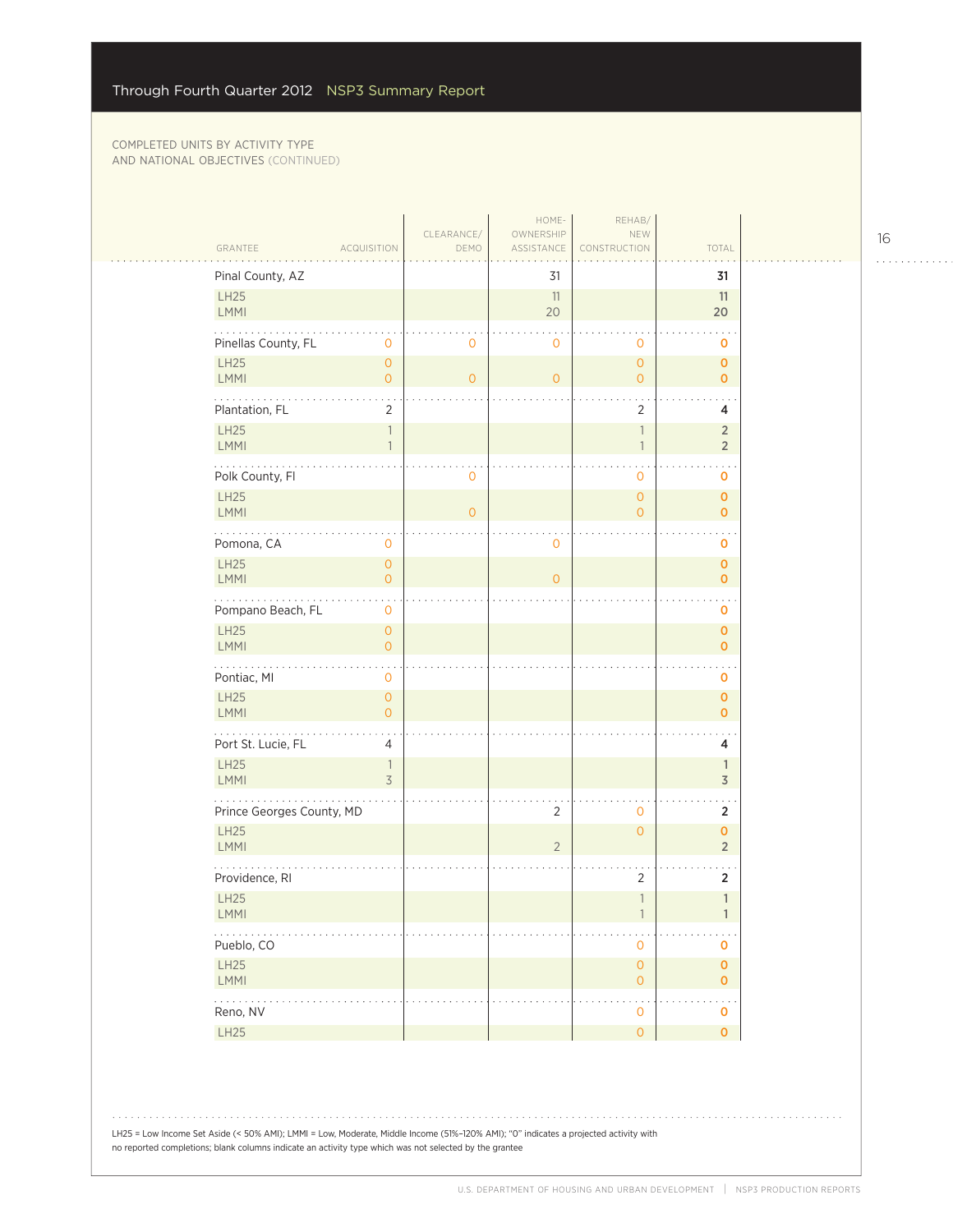|          | GRANTEE<br><b>ACQUISITION</b>                                     | CLEARANCE/<br>DEMO             | HOME-<br>OWNERSHIP<br>ASSISTANCE | REHAB/<br>NEW<br>CONSTRUCTION     | TOTAL                             |
|----------|-------------------------------------------------------------------|--------------------------------|----------------------------------|-----------------------------------|-----------------------------------|
|          | Rhode Island State Program                                        |                                |                                  | 0                                 | o                                 |
|          | <b>LH25</b><br>LMMI                                               |                                |                                  | $\overline{O}$<br>$\overline{O}$  | $\mathbf 0$<br>$\mathbf{O}$       |
|          | Rialto, CA<br>0                                                   |                                | 3                                | 0                                 | 3                                 |
|          | LH25<br><b>LMMI</b><br>$\mathbf{O}$                               |                                | $\overline{3}$                   | $\mathbf 0$                       | 0<br>$\overline{3}$               |
|          | Richland County, OH                                               | 31                             |                                  | $\mathbf 0$                       | 31                                |
|          | LH25<br><b>LMMI</b>                                               | 31                             |                                  | $\overline{O}$<br>0               | $\mathbf 0$<br>31                 |
|          | Richmond, CA<br>$\mathbf 0$                                       |                                |                                  |                                   | o                                 |
|          | <b>LH25</b><br>$\mathsf{O}\xspace$                                |                                |                                  |                                   | $\mathbf{O}$                      |
|          | Richmond, VA                                                      | 0                              | 0                                | 0                                 | 0                                 |
|          | LH25<br>LMMI                                                      | $\mathbf{O}$<br>$\overline{O}$ | $\overline{0}$                   | $\circ$<br>$\overline{O}$         | $\mathbf 0$<br>$\mathbf{O}$       |
|          | .<br>Riverside County, CA                                         |                                | 51                               | 0                                 | 51                                |
|          | LH25<br><b>LMMI</b>                                               |                                | 20<br>31                         | $\circ$<br>$\overline{O}$         | 20<br>31                          |
|          | Riverside, CA<br>46                                               | $\mathbf{O}$                   |                                  |                                   | 46                                |
|          | <b>LH25</b><br>44<br><b>LMMI</b><br>$\overline{2}$                | $\Omega$                       |                                  |                                   | 44<br>$\overline{2}$              |
|          | Sacramento County, CA                                             |                                |                                  | 14                                | 14                                |
|          | <b>LH25</b><br><b>LMMI</b>                                        |                                |                                  | $\overline{4}$<br>10 <sup>°</sup> | $\overline{4}$<br>10 <sup>°</sup> |
|          | Saginaw, MI                                                       | 10                             |                                  | 0                                 | 10                                |
|          | LMMI                                                              | 10                             |                                  | $\circ$                           | 10                                |
|          | San Bernardino County, CA                                         |                                | 0                                | 0                                 | 0                                 |
|          | LMMI                                                              |                                | $\overline{O}$                   | $\overline{O}$                    | $\mathbf 0$                       |
|          | San Bernardino, CA<br>$\mathbf 0$                                 |                                |                                  |                                   | $\mathbf 0$                       |
|          | LH25<br>$\mathsf{O}\xspace$<br><b>LMMI</b><br>$\mathsf{O}\xspace$ |                                |                                  |                                   | $\mathbf 0$<br>0                  |
| $\cdots$ | San Joaquin County, CA<br>$\mathsf{O}\xspace$                     |                                |                                  | 13                                | 13                                |
|          | LH25<br>$\mathsf{O}\xspace$<br><b>LMMI</b>                        |                                |                                  | 13                                | $\mathbf 0$<br>13                 |
|          | .<br>Sanford, FL<br>0                                             | 0                              |                                  |                                   | 0                                 |
|          | LH25<br>$\mathsf{O}\xspace$<br><b>LMMI</b><br>$\overline{O}$      | $\overline{O}$                 |                                  |                                   | 0<br>0                            |

17

. . . . . . . . . . . .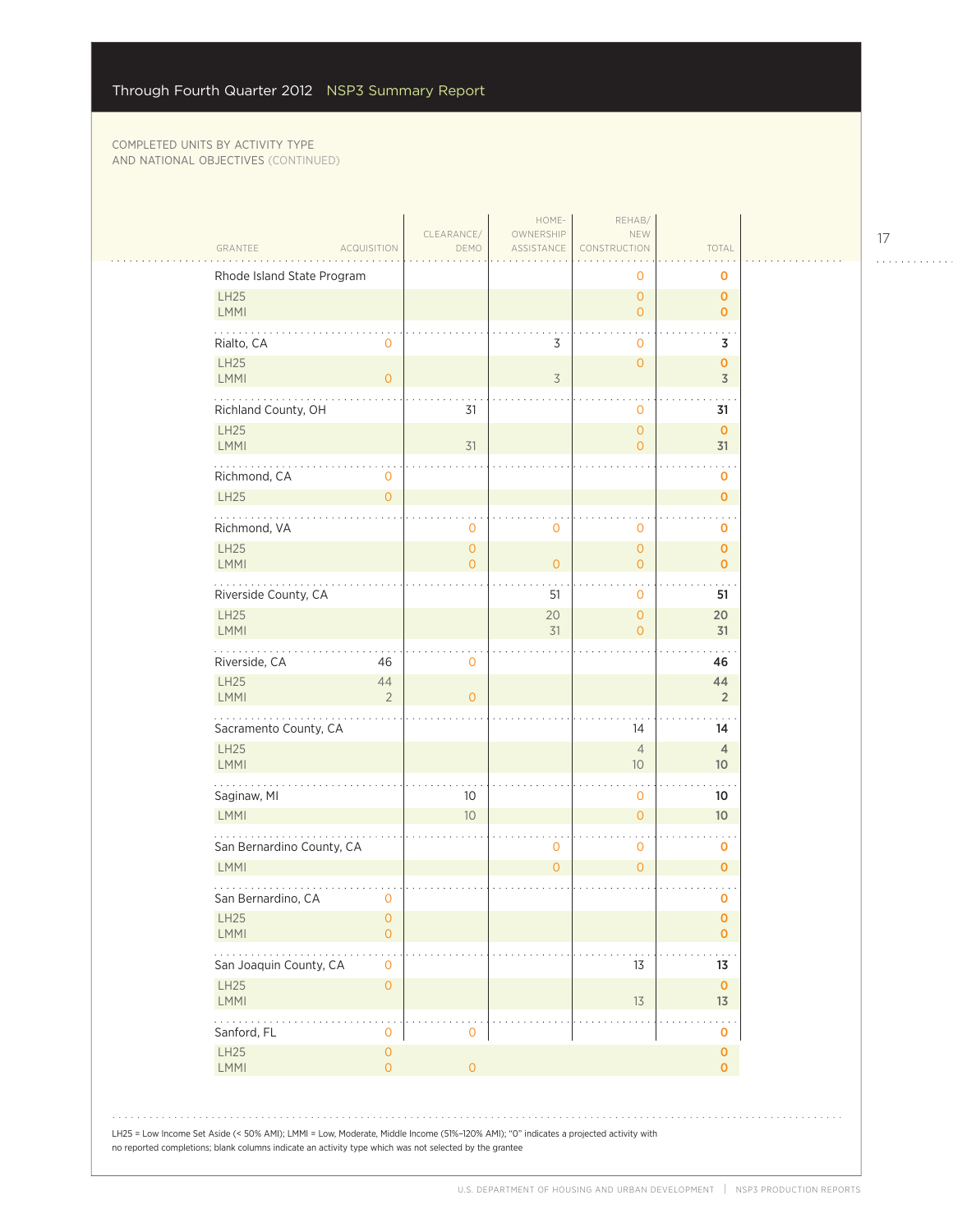| GRANTEE                         | <b>ACQUISITION</b>             | CLEARANCE/<br>DEMO  | HOME-<br>OWNERSHIP<br>ASSISTANCE           | REHAB/<br>NEW<br>CONSTRUCTION    | TOTAL                           |
|---------------------------------|--------------------------------|---------------------|--------------------------------------------|----------------------------------|---------------------------------|
| Santa Ana, CA                   | 0                              |                     |                                            |                                  | 0                               |
| <b>LH25</b><br><b>LMMI</b>      | 0<br>$\overline{0}$            |                     |                                            |                                  | $\mathbf 0$<br>$\mathbf 0$      |
| Sarasota County, FL             | 13                             |                     |                                            |                                  | 13                              |
| <b>LH25</b><br><b>LMMI</b>      | $\overline{\mathcal{S}}$<br>10 |                     |                                            |                                  | $\overline{\mathsf{3}}$<br>$10$ |
| Sarasota, FL                    | 0                              |                     |                                            |                                  | o                               |
| <b>LH25</b><br>LMMI             | $\mathbf 0$<br>0               |                     |                                            |                                  | $\mathbf 0$<br>$\mathbf 0$      |
| Savannah, GA                    |                                | $\mathbf 0$         |                                            | 0                                | $\sim$<br>0                     |
| <b>LH25</b><br>LMMI             |                                | $\overline{O}$      |                                            | $\overline{0}$<br>$\overline{O}$ | $\mathbf 0$<br>$\mathbf 0$      |
| Seminole County, FL             | $\mathsf 3$                    |                     |                                            |                                  | 3                               |
| <b>LH25</b><br>LMMI             | $\mathbf 0$<br>$\overline{3}$  |                     |                                            |                                  | $\pmb{0}$<br>$\overline{3}$     |
| Solano County, CA               |                                |                     |                                            | $\overline{2}$                   | $\overline{2}$                  |
| <b>LH25</b><br>LMMI             |                                |                     |                                            | $\overline{2}$<br>$\overline{O}$ | $\sqrt{2}$<br>$\mathbf 0$       |
| South Bend, IN                  |                                |                     |                                            | 0                                | 0                               |
| <b>LH25</b><br><b>LMMI</b>      |                                |                     |                                            | $\mathbf{0}$<br>$\overline{0}$   | $\mathbf 0$<br>$\mathbf 0$      |
| South Carolina<br>State Program | 0                              | 9                   |                                            | 0                                | 9                               |
| <b>LH25</b><br><b>LMMI</b>      | 0<br>$\overline{0}$            | 9                   |                                            | $\mathbf{0}$<br>$\overline{O}$   | $\mathbf 0$<br>$\overline{9}$   |
| Southfield, MI                  |                                |                     | $\mathbf 0$                                | 0                                | 0                               |
| <b>LH25</b><br>LMMI             |                                |                     | $\circ$                                    | $\mathbf{0}$<br>$\overline{O}$   | $\mathbf 0$<br>$\mathbf 0$      |
| Springfield, MA                 |                                |                     |                                            | 1                                | 1                               |
| LH25<br><b>LMMI</b>             |                                |                     |                                            | 1<br>$\mathsf{O}\xspace$         | 1<br>$\mathbf 0$                |
| St Paul, MN                     | 0                              | $\mathbf 0$         |                                            | 0                                | 0                               |
| <b>LH25</b><br>LMMI             | $\mathbf 0$<br>0               | $\mathsf{O}\xspace$ |                                            | $\mathsf{O}\xspace$<br>0         | $\mathbf 0$<br>$\mathbf 0$      |
| St Petersburg, FL               | 0                              | $\mathbf 0$         | $\mathbf 0$                                | 0                                | $\sim$ $\sim$<br>0              |
| <b>LH25</b>                     | $\mathbf{O}$                   | $\mathsf{O}\xspace$ | $\mathsf{O}\xspace$<br>$\mathsf{O}\xspace$ | $\mathbf 0$<br>0                 | 0<br>$\pmb{0}$                  |

 $\begin{array}{cccccccccccccc} . & . & . & . & . & . & . & . & . & . & . & . & . \end{array}$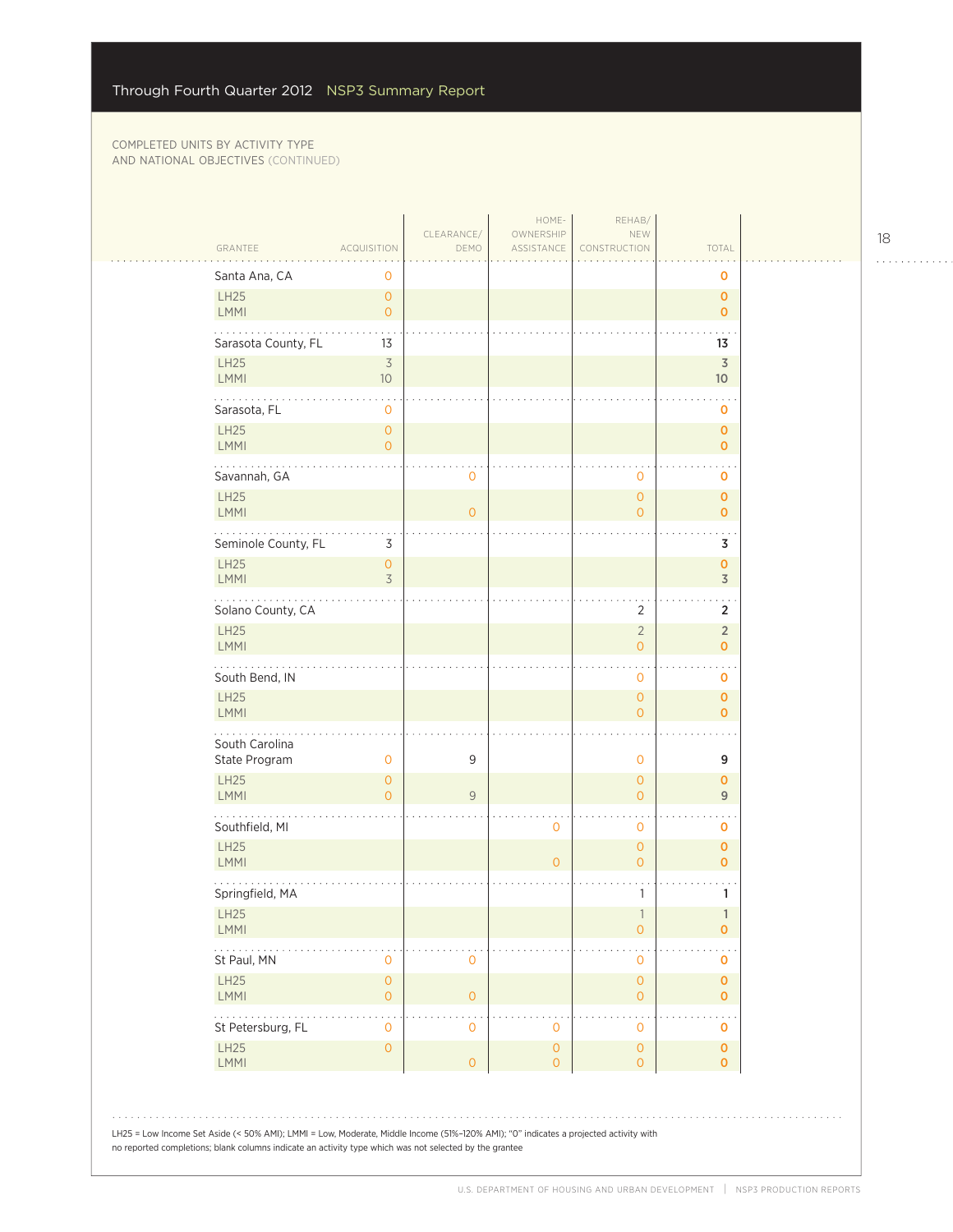$\mathcal{L}_{\mathcal{A}}$ 

| GRANTEE                            | ACQUISITION                              | CLEARANCE/<br>DEMO                         | OWNERSHIP<br>ASSISTANCE               | NEW<br>CONSTRUCTION              | TOTAL                              |
|------------------------------------|------------------------------------------|--------------------------------------------|---------------------------------------|----------------------------------|------------------------------------|
| St. Clair County, MI               | 1                                        | 14                                         |                                       | 6                                | 21                                 |
| LH25<br><b>LMMI</b>                | $\mathbf{1}$                             | 14                                         |                                       | $\overline{4}$<br>$\overline{2}$ | $\overline{4}$<br>17               |
| St. Louis County, MO               |                                          |                                            |                                       | 1                                | 1                                  |
| LH25<br><b>LMMI</b>                |                                          |                                            |                                       | $\mathbf{1}$<br>$\overline{O}$   | $\mathbf{1}$<br>$\mathbf 0$        |
| المتحدث والمنافذة<br>St. Louis, MO |                                          |                                            |                                       | 0                                | o                                  |
| LH25<br>LMMI                       |                                          |                                            |                                       | $\mathbf{O}$<br>$\overline{O}$   | $\mathbf 0$<br>$\mathbf{O}$        |
| St. Lucie County, FL               | $\overline{4}$                           |                                            |                                       | $\mathbf 0$                      | 4                                  |
| <b>LH25</b><br><b>LMMI</b>         | $\overline{\mathcal{S}}$<br>$\mathbf{1}$ |                                            |                                       | $\overline{O}$                   | $\overline{3}$<br>$\mathbf{1}$     |
| Stanislaus County, CA              | $\overline{2}$                           |                                            | 0                                     | $\overline{2}$                   | 4                                  |
| <b>LH25</b><br>LMMI                | 1<br>1                                   |                                            | $\overline{O}$<br>$\overline{O}$      | $\mathbf{1}$<br>$\mathbf{1}$     | $\overline{2}$<br>$\sqrt{2}$       |
| State of Alabama                   |                                          |                                            |                                       | $\mathbf 0$                      | $\ddotsc$<br>o                     |
| <b>LH25</b><br>LMMI                |                                          |                                            |                                       | $\mathbf{O}$<br>$\overline{O}$   | $\pmb{\mathsf{O}}$<br>$\mathbf{O}$ |
| State of Arkansas                  |                                          |                                            |                                       | $\mathbf 0$                      | $\sim$ $\sim$<br>$\mathbf 0$       |
| <b>LH25</b><br>LMMI                |                                          |                                            |                                       | $\mathbf{O}$<br>$\Omega$         | $\mathbf 0$<br>$\mathbf 0$         |
| .<br>State of California           | 0                                        |                                            |                                       |                                  | 0                                  |
| LH25<br><b>LMMI</b>                | $\overline{O}$<br>$\Omega$               |                                            |                                       |                                  | $\mathbf 0$<br>$\mathbf 0$         |
| State of Colorado                  |                                          |                                            |                                       | $\mathbf 0$                      | $\ddotsc$<br>0                     |
| <b>LH25</b><br><b>LMMI</b>         |                                          |                                            |                                       | $\mathbf{O}$<br>$\overline{O}$   | $\pmb{\mathsf{O}}$<br>$\mathbf{O}$ |
| State of Delaware                  |                                          |                                            | 3                                     | 3                                | 6                                  |
| <b>LH25</b><br><b>LMMI</b>         |                                          |                                            | 3                                     | $\mathbf{1}$<br>$\overline{2}$   | $\mathbb{1}$<br>5                  |
| State of Florida                   |                                          |                                            |                                       | $13$                             | 13                                 |
| LH25<br>LMMI                       |                                          |                                            |                                       | 12<br>$\overline{1}$             | 12<br>$\mathbf{1}$                 |
| .<br>State of Georgia              | $\mathbf 0$                              | $\mathsf{O}\xspace$                        | $\mathbf 0$                           | 11                               | 11                                 |
| LH25<br>LMMI                       | $\mathsf{O}\xspace$<br>$\overline{O}$    | $\mathsf{O}\xspace$<br>$\mathsf{O}\xspace$ | $\mathsf{O}\xspace$<br>$\overline{O}$ | $\sqrt{2}$<br>$\overline{9}$     | $\sqrt{2}$<br>$\overline{9}$       |

LH25 = Low Income Set Aside (< 50% AMI); LMMI = Low, Moderate, Middle Income (51%–120% AMI); "0" indicates a projected activity with no reported completions; blank columns indicate an activity type which was not selected by the grantee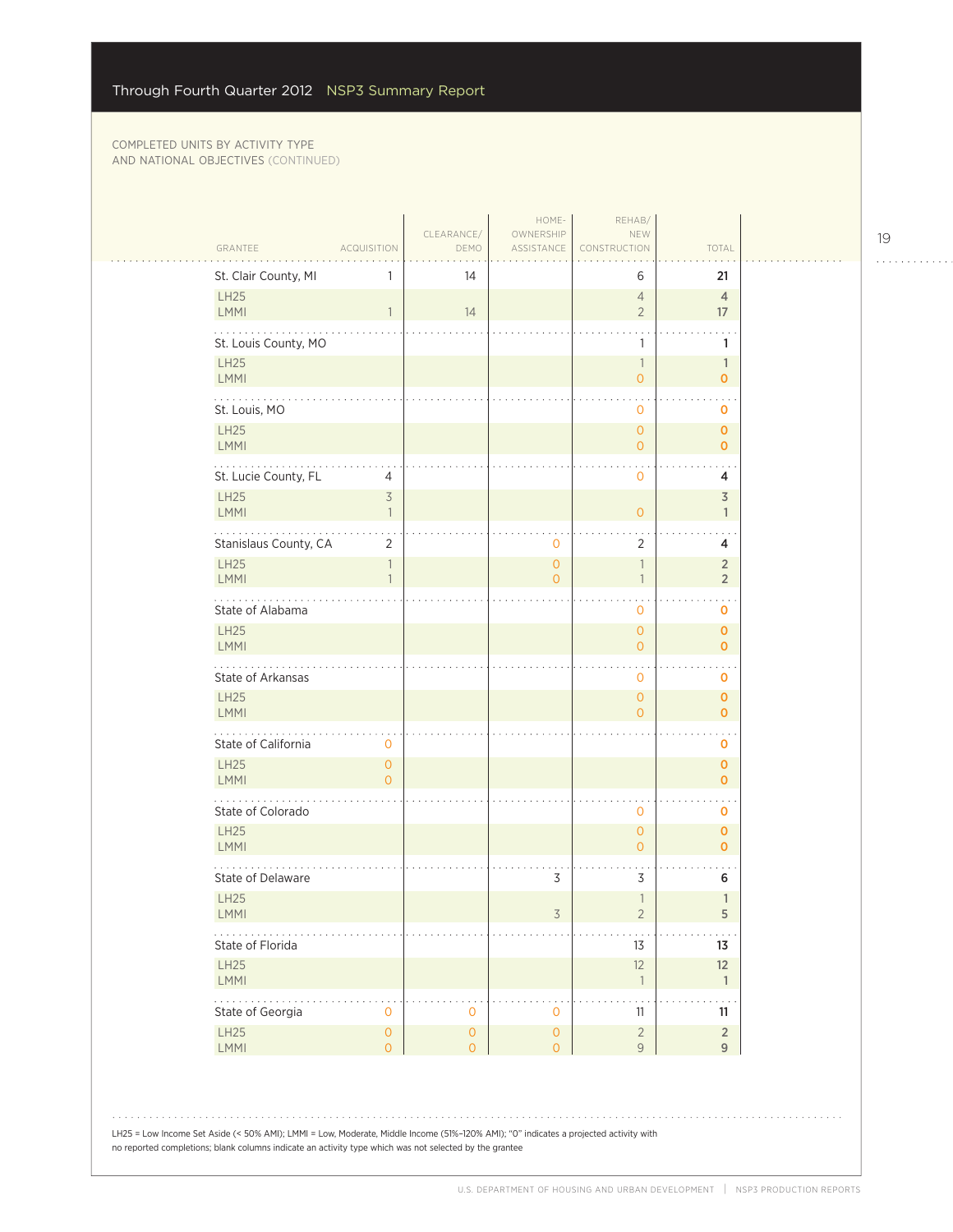| GRANTEE<br><b>ACQUISITION</b>                                  | CLEARANCE/<br>DEMO             | HOME-<br>OWNERSHIP<br>ASSISTANCE | REHAB/<br>NEW<br>CONSTRUCTION            | TOTAL                            |  |
|----------------------------------------------------------------|--------------------------------|----------------------------------|------------------------------------------|----------------------------------|--|
| State of Idaho<br>2                                            |                                |                                  |                                          | $\overline{2}$                   |  |
| <b>LH25</b><br>$\overline{1}$<br><b>LMMI</b><br>$\overline{1}$ |                                |                                  |                                          | $\mathbf{1}$<br>$\mathbf{1}$     |  |
| State of Illinois                                              |                                |                                  | $\mathbf{0}$                             | O                                |  |
| <b>LH25</b><br>LMMI                                            |                                |                                  | $\overline{0}$<br>$\overline{O}$         | $\mathbf 0$<br>$\overline{O}$    |  |
| State of Indiana - IHCDA                                       |                                |                                  | 0                                        | O                                |  |
| <b>LH25</b><br><b>LMMI</b>                                     |                                |                                  | $\overline{0}$<br>$\overline{0}$         | $\mathbf{O}$<br>$\mathbf{O}$     |  |
| State of Iowa                                                  |                                |                                  | 2                                        | 3                                |  |
| LH25<br><b>LMMI</b>                                            | $\mathbb{1}$<br>$\overline{O}$ |                                  | 1<br>1                                   | $\overline{2}$<br>$\mathbf{1}$   |  |
| State of Kansas<br>$\mathbf 0$                                 |                                |                                  | 0                                        | O                                |  |
| <b>LH25</b><br>$\mathbf{O}$<br>LMMI<br>$\Omega$                |                                |                                  | $\mathbf{O}$<br>$\overline{O}$           | $\mathbf 0$<br>$\overline{O}$    |  |
| .<br>State of Kentucky                                         |                                |                                  | 1                                        | 1                                |  |
| LH25<br><b>LMMI</b>                                            |                                |                                  | $\mathbf{0}$<br>$\overline{\phantom{a}}$ | $\mathbf{o}$<br>$\mathbf{1}$     |  |
| State of Louisiana                                             |                                |                                  | $\mathbf{O}$                             | O                                |  |
| <b>LH25</b><br>LMMI                                            |                                |                                  | $\overline{0}$<br>$\overline{O}$         | $\mathbf{O}$<br>$\overline{0}$   |  |
| State of Maine                                                 |                                |                                  | $\circ$                                  | $\mathbf 0$                      |  |
| <b>LH25</b><br><b>LMMI</b>                                     |                                |                                  | $\overline{0}$<br>$\overline{O}$         | $\mathbf 0$<br>$\overline{O}$    |  |
| State of Maryland<br>$\mathbf 0$                               |                                | $\mathbf 0$                      | 0                                        | O                                |  |
| <b>LH25</b><br>$\overline{O}$<br>LMMI<br>$\overline{O}$        |                                | $\mathbf{O}$                     | $\overline{0}$<br>$\overline{O}$         | $\mathbf{O}$<br>$\mathbf{O}$     |  |
| State of Massachusetts<br>$\mathbf 0$                          |                                |                                  | $\overline{2}$                           | 2                                |  |
| <b>LH25</b><br>$\mathbf{O}$<br>LMMI<br>$\mathbf{0}$            |                                |                                  | $\overline{0}$<br>$\overline{2}$         | $\mathbf 0$<br>$\overline{2}$    |  |
| .<br>State of Michigan                                         |                                |                                  | $\mathbf 0$                              | $\mathbf 0$                      |  |
| LH25                                                           |                                |                                  | $\circ$                                  | $\mathbf 0$                      |  |
| .<br>State of Minnesota                                        |                                |                                  | 6                                        | 6                                |  |
| LH25<br>LMMI                                                   |                                |                                  | $\overline{2}$<br>$\overline{4}$         | $\overline{2}$<br>$\overline{4}$ |  |
|                                                                |                                |                                  |                                          |                                  |  |

LH25 = Low Income Set Aside (< 50% AMI); LMMI = Low, Moderate, Middle Income (51%–120% AMI); "0" indicates a projected activity with no reported completions; blank columns indicate an activity type which was not selected by the grantee

. . . . . . . . . . . .

l,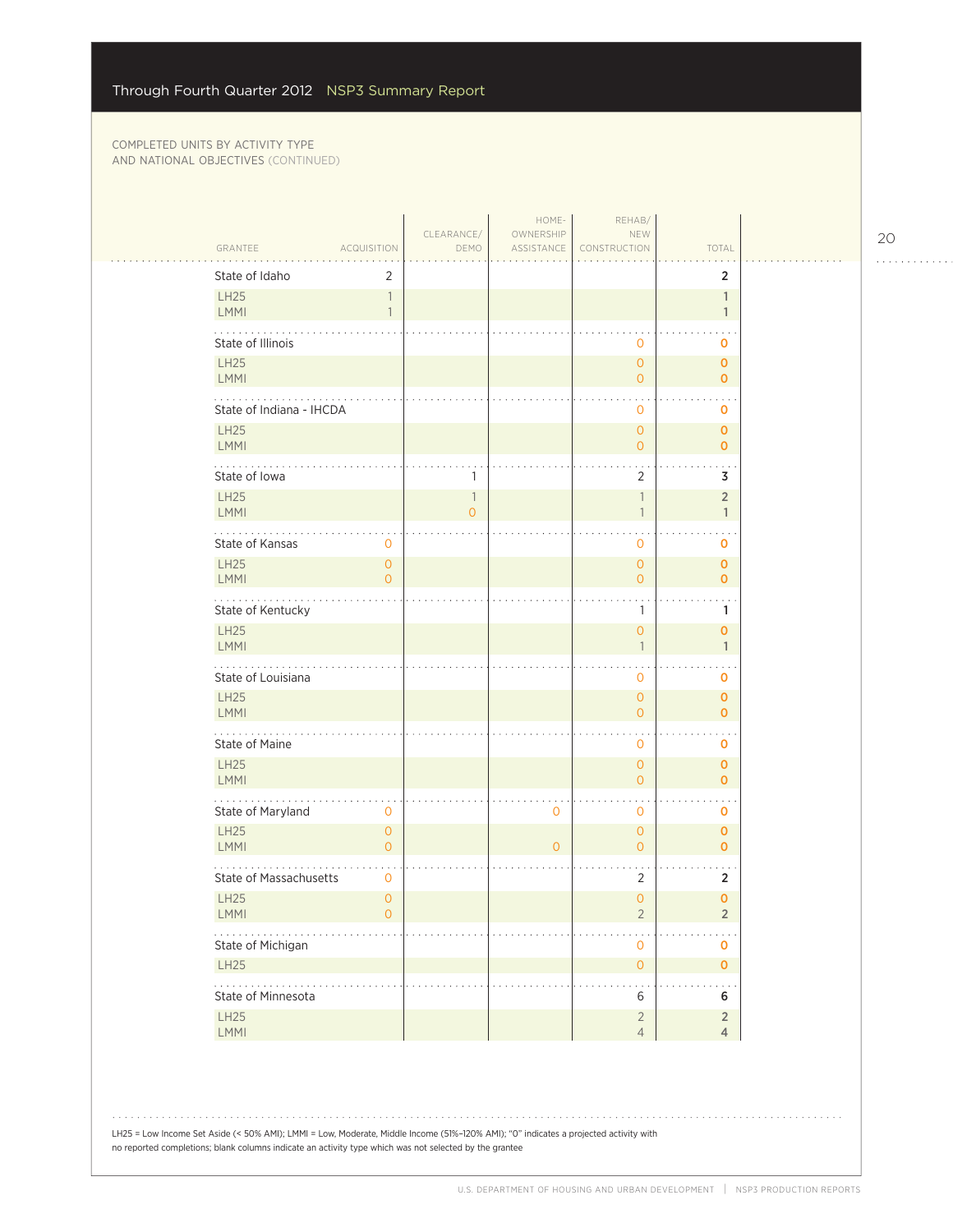| GRANTEE<br><b>ACQUISITION</b>                         | CLEARANCE/<br>DEMO | HOME-<br>OWNERSHIP<br>ASSISTANCE | REHAB/<br>NEW<br><b>CONSTRUCTION</b>       | TOTAL                               |
|-------------------------------------------------------|--------------------|----------------------------------|--------------------------------------------|-------------------------------------|
| State of Mississippi                                  |                    |                                  | 100                                        | 100                                 |
| LH25                                                  |                    |                                  | 100                                        | 100                                 |
| State of Missouri                                     | $\overline{2}$     | $\mathbf 0$                      | 5                                          | 7                                   |
| <b>LH25</b><br><b>LMMI</b>                            | $\overline{2}$     | $\mathbf{O}$                     | $\overline{\phantom{a}}$<br>$\overline{4}$ | $\mathbb{1}$<br>6                   |
| State of Montana                                      |                    |                                  | $\mathbf 0$                                | $\ddot{\phantom{1}}$<br>$\mathbf 0$ |
| <b>LH25</b><br>LMMI                                   |                    |                                  | $\mathbf{O}$<br>$\overline{0}$             | $\mathbf 0$<br>$\mathbf{O}$         |
| .<br>State of Nebraska                                |                    |                                  | $\mathbf 0$                                | $\sim$ $\sim$<br>O                  |
| <b>LH25</b><br><b>LMMI</b>                            |                    |                                  | $\overline{0}$<br>$\overline{0}$           | $\mathbf{O}$<br>$\mathbf{O}$        |
| State of Nevada                                       |                    | 36                               | $\overline{0}$                             | 36                                  |
| LH25<br><b>LMMI</b>                                   |                    | 14<br>22                         | $\overline{0}$                             | 14<br>22                            |
| .<br>State of New Hampshire<br>$\mathbf{O}$           | $\circ$            |                                  | 9                                          | 9                                   |
| LH25<br>$\circ$<br>LMMI<br>$\overline{O}$             | $\Omega$           |                                  | $\overline{O}$<br>9                        | $\mathbf 0$<br>9                    |
| State of New Jersey                                   |                    |                                  | $\mathbf 0$                                | 0                                   |
| <b>LH25</b><br>LMMI                                   |                    |                                  | $\overline{O}$<br>$\overline{0}$           | $\mathbf{O}$<br>$\mathbf{O}$        |
| State of New York                                     |                    |                                  | $\mathbf 0$                                | 0                                   |
| <b>LH25</b><br>LMMI                                   |                    |                                  | $\overline{0}$<br>$\overline{0}$           | $\mathbf{O}$<br>$\mathbf 0$         |
| $\cdots$<br>State of North Carolina<br>$\mathbb{1}$   |                    | $\mathbf 0$                      | $\mathbf 0$                                | 1                                   |
| <b>LH25</b><br>$\mathbb{1}$<br>LMMI<br>$\overline{O}$ |                    | $\mathbf{O}$<br>$\Omega$         | $\mathbf{O}$<br>$\overline{0}$             | $\mathbb{1}$<br>$\mathbf{O}$        |
| State of North Dakota - NDHFA                         |                    |                                  | $\mathbf 0$                                | $\ddotsc$<br>0                      |
| <b>LH25</b><br>LMMI                                   |                    |                                  | $\mathbf{0}$<br>$\overline{O}$             | $\mathbf 0$<br>$\mathbf{O}$         |
| .<br>State of Ohio                                    |                    |                                  | $\mathbf 0$                                | $\sim 100$<br>$\mathbf 0$           |
| LH25                                                  |                    |                                  | $\mathsf{O}\xspace$                        | $\pmb{\mathsf{O}}$                  |
| 2000-00<br>State of Oregon                            |                    | 8                                | 22                                         | 30                                  |
| LH25<br>LMMI                                          |                    | $\,8\,$                          | $19$<br>$\overline{3}$                     | 19<br>11                            |

LH25 = Low Income Set Aside (< 50% AMI); LMMI = Low, Moderate, Middle Income (51%–120% AMI); "0" indicates a projected activity with no reported completions; blank columns indicate an activity type which was not selected by the grantee

. . . . . . . . . . . .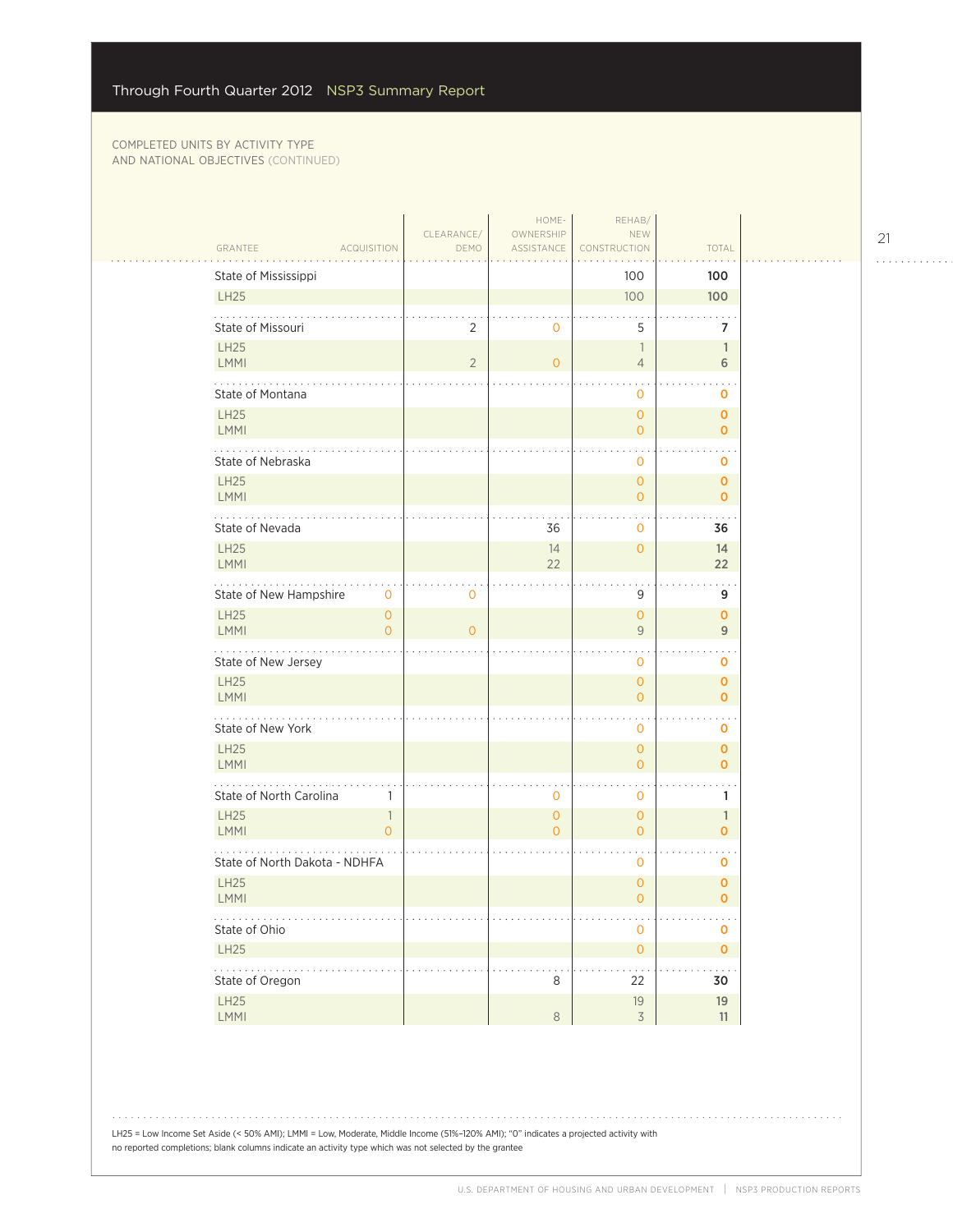|                                                         |                    | HOME-                            | REHAB/                                          |                                    |  |
|---------------------------------------------------------|--------------------|----------------------------------|-------------------------------------------------|------------------------------------|--|
| <b>ACQUISITION</b><br>GRANTEE                           | CLEARANCE/<br>DEMO | OWNERSHIP<br>ASSISTANCE          | NEW<br>CONSTRUCTION                             | TOTAL                              |  |
| State of Pennsylvania<br>$\mathbf 0$                    |                    | $\mathbf 0$                      | 0                                               | $\mathbf 0$                        |  |
| <b>LH25</b><br>$\overline{O}$<br>LMMI<br>$\overline{O}$ |                    | $\overline{0}$<br>$\overline{O}$ | $\circ$<br>$\overline{O}$                       | $\mathbf{O}$<br>$\overline{O}$     |  |
| State of South Dakota                                   | 0                  |                                  | 0                                               | 0                                  |  |
| LH25<br>LMMI                                            | $\overline{O}$     |                                  | $\overline{0}$<br>$\overline{O}$                | $\mathbf{O}$<br>$\mathbf{O}$       |  |
| .<br>State of Tennessee                                 |                    |                                  | 0                                               | 0                                  |  |
| LH25<br><b>LMMI</b>                                     |                    |                                  | $\overline{0}$<br>$\overline{O}$                | $\mathbf 0$<br>$\mathbf{0}$        |  |
| State of Texas - TDHCA                                  |                    |                                  | 0                                               | $\mathbf 0$                        |  |
| <b>LH25</b>                                             |                    |                                  | $\mathsf{O}\xspace$                             | $\mathbf{0}$                       |  |
| State of Utah                                           |                    |                                  | 0                                               | $\mathbf 0$                        |  |
| LH25<br>LMMI                                            |                    |                                  | $\mathbf{0}$<br>$\overline{0}$                  | $\mathbf{O}$<br>$\mathbf{0}$       |  |
| .<br>State of Vermont<br>$\circ$                        |                    |                                  | 12                                              | $12 \overline{ }$                  |  |
| LH25<br>LMMI<br>$\overline{O}$                          |                    |                                  | $\overline{0}$<br>12                            | $\mathbf{O}$<br>12                 |  |
| State of Virginia<br>$\mathbf 0$                        |                    |                                  | 0                                               | $\ddotsc$<br>$\mathbf 0$           |  |
| LH25<br>$\overline{0}$<br><b>LMMI</b><br>$\overline{O}$ |                    |                                  | $\overline{0}$<br>$\overline{O}$                | $\mathbf 0$<br>$\mathbf{0}$        |  |
| State of Washington<br>14                               |                    |                                  | 0                                               | 14                                 |  |
| <b>LH25</b><br>14<br>LMMI<br>$\Omega$                   |                    |                                  | $\overline{O}$<br>$\overline{O}$                | 14<br>$\mathbf{O}$                 |  |
| State of West Virginia                                  | 60                 |                                  | 0                                               | 60                                 |  |
| <b>LH25</b><br><b>LMMI</b>                              | 60                 |                                  | $\overline{O}$                                  | $\mathbf{0}$<br>60                 |  |
| State of Wisconsin                                      | 0                  |                                  | 3                                               | 3                                  |  |
| LH25<br><b>LMMI</b>                                     | 0                  |                                  | $\overline{2}$<br>$\overline{1}$                | $\overline{2}$<br>$\mathbf{1}$     |  |
| .<br>Stockton, CA<br>$\mathbf 0$                        |                    |                                  | 1                                               | $\ddot{\phantom{0}}$<br>1          |  |
| LH25<br>$\mathsf{O}\xspace$<br><b>LMMI</b>              |                    |                                  | $\mathsf{O}\xspace$<br>$\overline{\phantom{a}}$ | $\pmb{\mathsf{O}}$<br>$\mathbb{1}$ |  |
| .<br>Suffolk County, NY                                 |                    |                                  | 0                                               | o                                  |  |
| LH25<br>LMMI                                            |                    |                                  | $\mathsf{O}\xspace$<br>$\mathsf{O}\xspace$      | $\mathbf 0$<br>$\mathbf{O}$        |  |

LH25 = Low Income Set Aside (< 50% AMI); LMMI = Low, Moderate, Middle Income (51%–120% AMI); "0" indicates a projected activity with no reported completions; blank columns indicate an activity type which was not selected by the grantee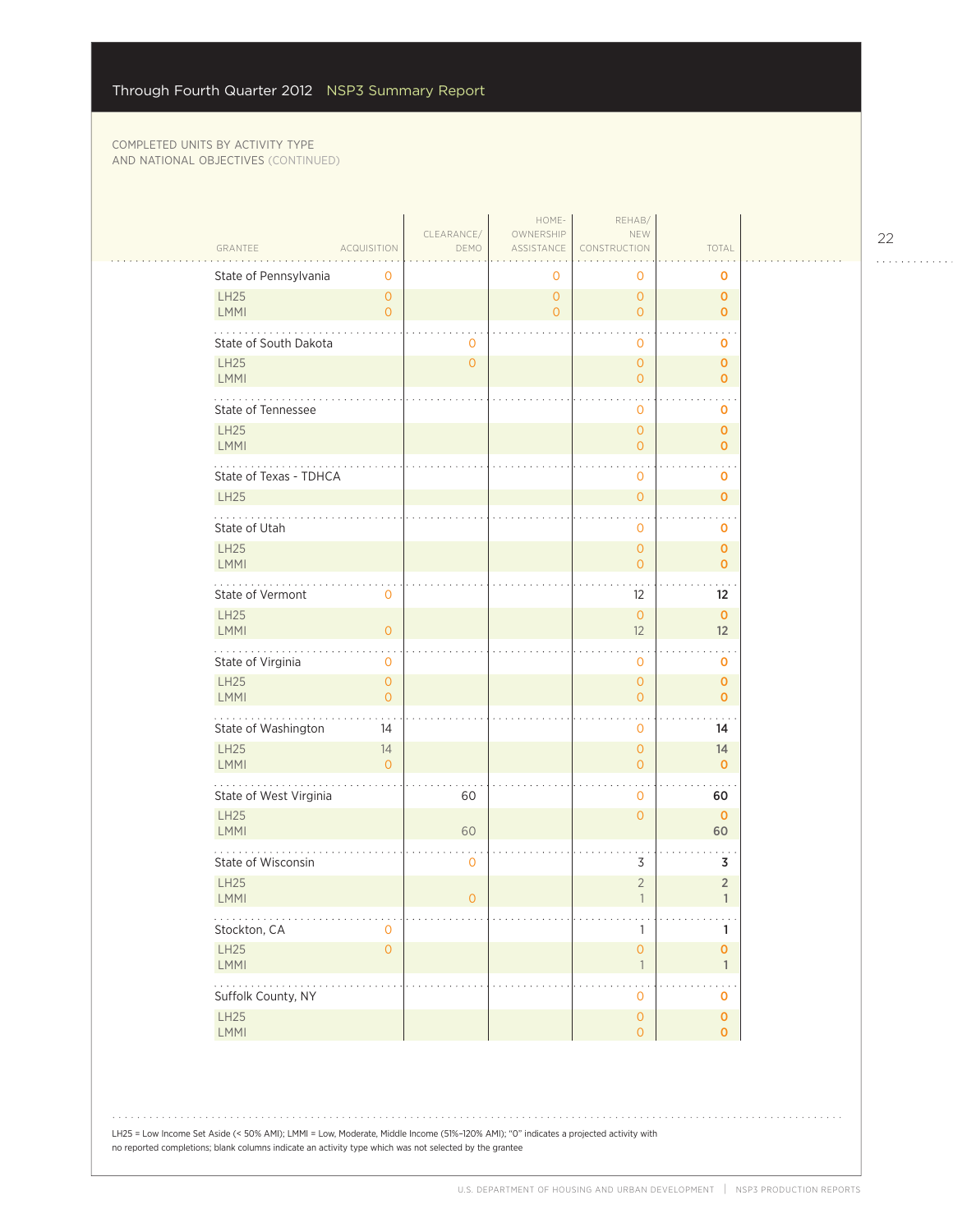| GRANTEE                                                                       | <b>ACQUISITION</b>                        | CLEARANCE/<br>DEMO | HOME-<br>OWNERSHIP<br>ASSISTANCE      | REHAB/<br>NEW<br>CONSTRUCTION         | TOTAL                            |  |
|-------------------------------------------------------------------------------|-------------------------------------------|--------------------|---------------------------------------|---------------------------------------|----------------------------------|--|
| Sunrise, FL                                                                   | 0                                         |                    |                                       | 0                                     | 0                                |  |
| LH25<br><b>LMMI</b>                                                           | $\circ$<br>$\circ$                        |                    |                                       | $\overline{O}$<br>$\overline{O}$      | $\mathbf{O}$<br>$\mathbf{O}$     |  |
| Surprise Town, AZ                                                             | $\mathbf 0$                               |                    | 3                                     |                                       | 3                                |  |
| <b>LH25</b><br><b>LMMI</b>                                                    | $\mathsf{O}\xspace$<br>$\circ$            |                    | $\mathsf{O}\xspace$<br>$\overline{3}$ |                                       | $\pmb{0}$<br>3                   |  |
| Tamarac, FL                                                                   | 2                                         |                    | $\overline{2}$                        |                                       | 4                                |  |
| LH25<br>LMMI                                                                  | $\ensuremath{\mathbb{I}}$<br>$\mathbf{1}$ |                    | $\overline{\phantom{a}}$              |                                       | $\overline{2}$<br>$\overline{2}$ |  |
| Tampa, FL                                                                     |                                           | 0                  |                                       | 22                                    | 22                               |  |
| LH25<br><b>LMMI</b>                                                           |                                           | $\overline{0}$     |                                       | 22<br>$\overline{O}$                  | 22<br>$\mathbf 0$                |  |
| Titusville, FL<br>LH25                                                        |                                           |                    |                                       | 1<br>1                                | 1<br>$\mathbf{1}$                |  |
| <b>LMMI</b>                                                                   |                                           |                    |                                       | $\overline{O}$                        | $\mathbf{O}$                     |  |
| Toledo, OH<br>LH25                                                            |                                           | O                  |                                       | 1<br>$\overline{O}$                   | 1<br>$\mathbf 0$                 |  |
| LMMI                                                                          |                                           | $\overline{0}$     |                                       | $\overline{1}$                        | $\mathbf{1}$                     |  |
| Trumbull County, OH<br><b>LH25</b>                                            |                                           | 0                  |                                       | $\mathbf{O}$<br>$\overline{0}$        | 0<br>$\mathbf 0$                 |  |
| <b>LMMI</b>                                                                   |                                           | $\overline{O}$     |                                       |                                       | $\mathbf{O}$                     |  |
| Tulare County, CA<br><b>LH25</b>                                              |                                           |                    |                                       | $\mathbf 0$<br>$\mathsf{O}\xspace$    | $\mathbf 0$<br>$\mathbf{o}$      |  |
| $\mathbf{r}$ , $\mathbf{r}$ , $\mathbf{r}$ , $\mathbf{r}$<br>Union County, NJ |                                           |                    |                                       | $\mathbf 0$                           | $\ddotsc$<br>$\mathbf 0$         |  |
| <b>LH25</b>                                                                   |                                           |                    |                                       | $\mathsf{O}\xspace$                   | $\mathbf{o}$                     |  |
| Vallejo, CA<br><b>LH25</b>                                                    |                                           |                    | 0                                     | $\mathbf 0$<br>$\circ$                | o<br>$\pmb{0}$                   |  |
| <b>LMMI</b>                                                                   |                                           |                    | $\overline{O}$                        | $\overline{0}$                        | $\mathbf 0$                      |  |
| Victorville, CA<br><b>LH25</b>                                                | 5<br>5                                    | 0<br>0             | $\mathbf 0$<br>$\mathbf 0$            | $\mathsf{O}\xspace$<br>$\overline{0}$ | 5<br>5                           |  |
| <b>LMMI</b>                                                                   | 0                                         |                    | $\overline{O}$                        |                                       | $\mathbf{O}$                     |  |
| Volusia County, FL<br><b>LH25</b>                                             |                                           |                    |                                       | $\overline{2}$<br>$\mathsf{O}\xspace$ | 2<br>$\mathbf 0$                 |  |
| <b>LMMI</b>                                                                   |                                           |                    |                                       | $\overline{2}$                        | $\overline{2}$                   |  |
| $\cdots$<br>Warren, MI<br>LH25                                                |                                           | 7                  |                                       | $\mathbf 0$<br>$\mathsf{O}\xspace$    | 7<br>$\pmb{\mathsf{O}}$          |  |
| <b>LMMI</b>                                                                   |                                           | $\overline{7}$     |                                       | $\overline{0}$                        | $\overline{7}$                   |  |